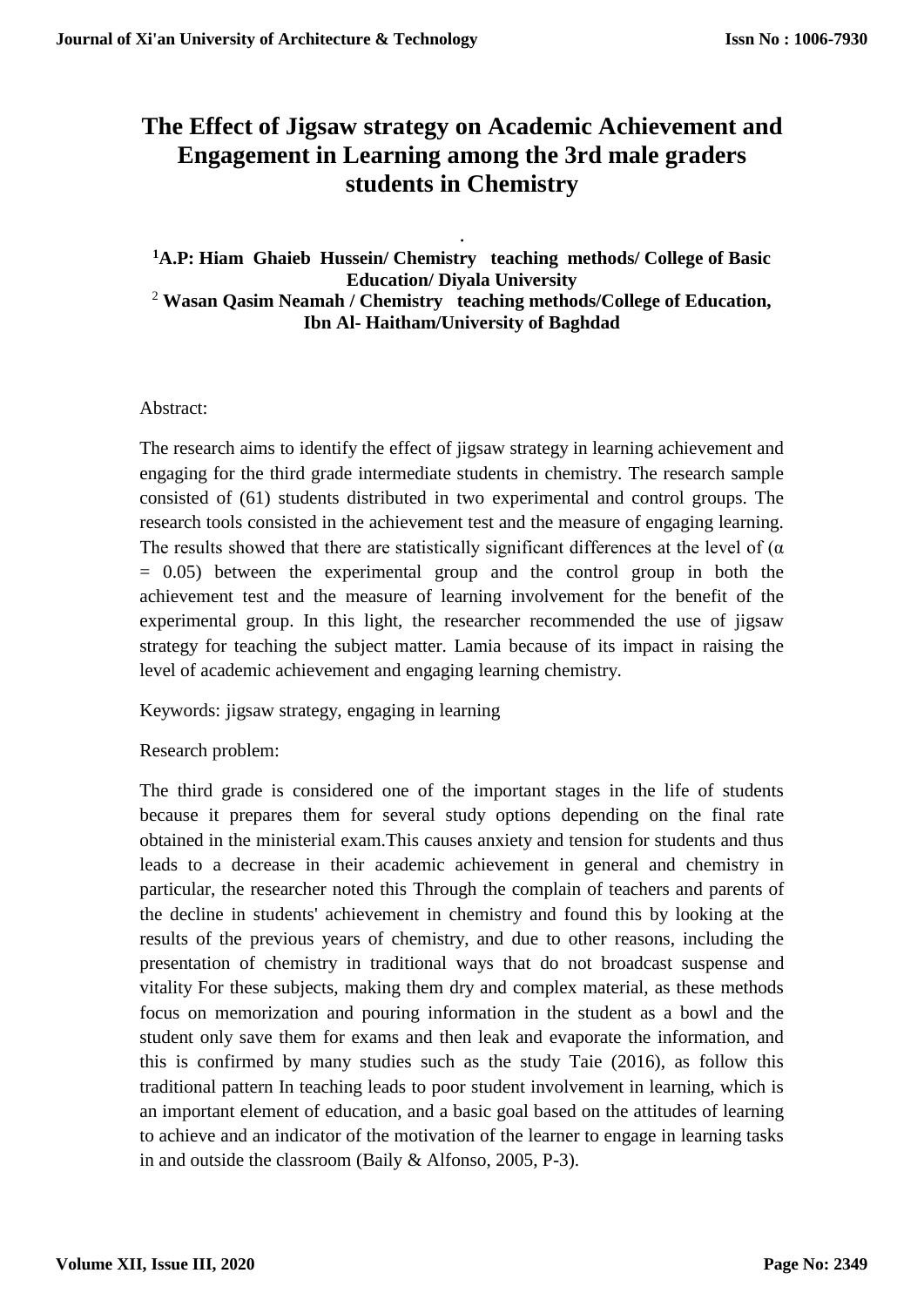The learner's preoccupation with non-academic duties and low motivation to engage in school assignments as well as drop-out and lack of commitment to attend classes and poor ability to communicate with teachers within the classroom leads to a low level of involvement in learning and thus make them do not engage in materials and do not make an effort, which leads to low scientific level, The students lose their focus in the lesson for reasons related to non-diversified educational activities that lack the minimum of excitement and go at the same pace all the time, as well as poor suitability to the level of students and developmental stages all this will Increase the level of concentration and mental harmony and enjoy what they learn in the class because they feel bored, which leads students to choose activities outside the framework of learning such as looking outside the window and watch what is happening there or look at the clock or write on the book, because they find it more interesting than engaging in educational activities Dull and insipid (Zayed, 1998, 283).

This is confirmed by the results of several studies such as Warbartion (2001) and Fredrick (2004), which indicated that the low sense of efficiency and the desire to exert effort during the educational process and poor organization and self-planning of learning activities reflected negatively on the level of academic achievement, and that the lack of interest and seriousness of students in activities Learning is a major challenge for the educational system. Engaging in learning is key to student success (Fredrick et.al, 2004, p69).

To make the learning environment suitable for students and to help them learn in an environment of cooperation and consistency and fun, away from the tension and fear of chemistry in the middle third students, which increases the involvement of learning and achievement, this required the experimentation of modern strategies that arouse the thrill and help to collaborative work and make the student The focus of the educational process, such as the Jigsaw strategy, which may contribute to the improvement of achievement and involvement in learning, in the light of the above can summarize the problem of the current research in the presence of weakness in the achievement and the involvement of learning in the third grade students in chemistry, which created a need to use The Jigsaw strategy for cooperative learning has increased the learning achievement and the involvement of chemistry in the third grade students. Therefore, the current research attempts to answer the following question: Is the use of Jigsaw strategy to increase the academic achievement and the involvement of learning in the third grade students in chemistry?

research importance :

The end of the twentieth century witnessed the development of knowledge and technology not seen before in the modern world in various areas of life, led to an increase in the volume of knowledge and information, which made interested and those who develop the educational system, accelerate the time to search for new strategies in learning to communicate information to the learner and make it the center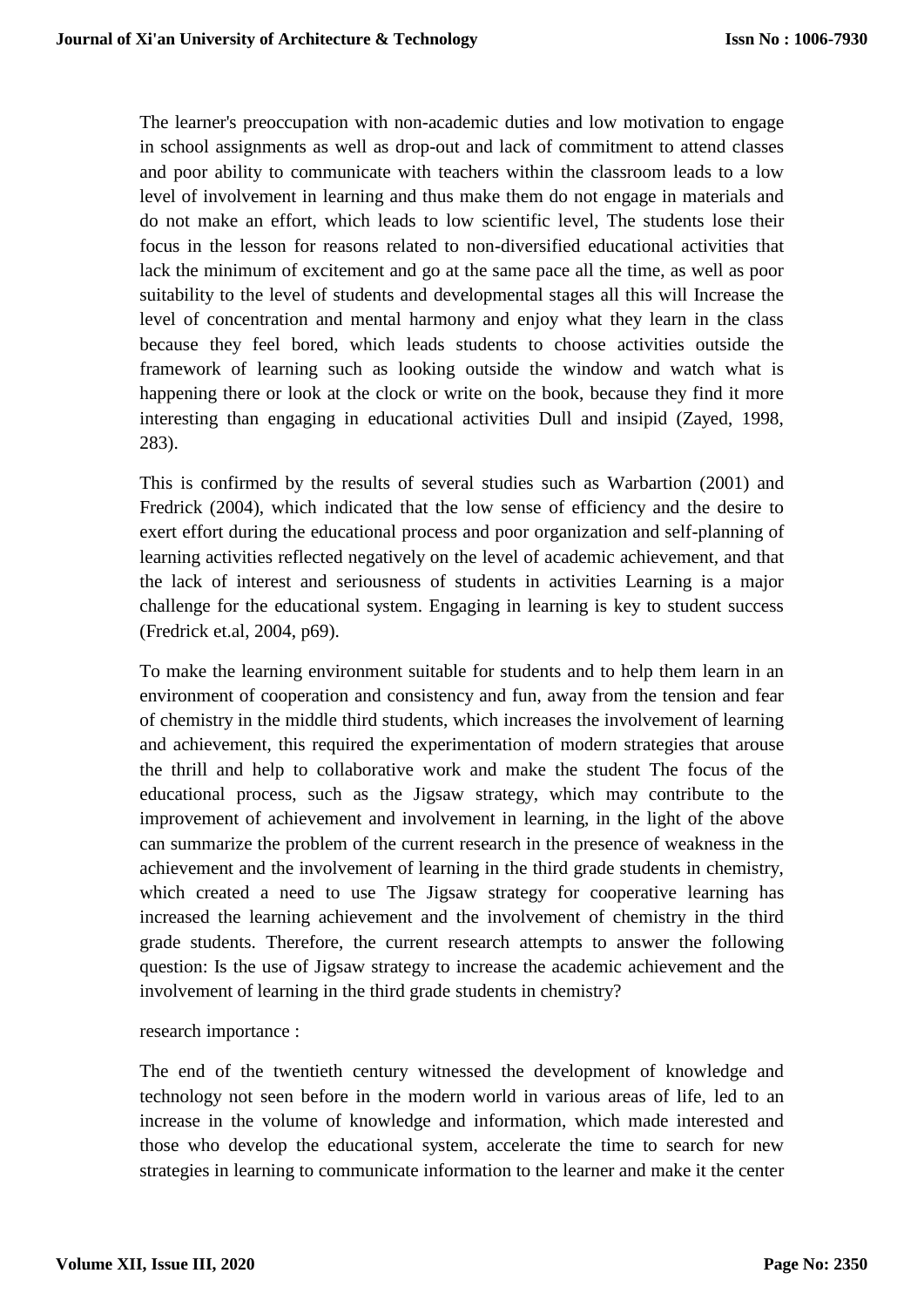of the educational process Since the modernization process in the field of science teaching strategies is no longer a subject of debate or debate, it has become a very important and urgent requirement for the balance between the fast life in the era of globalization, teaching science in general and chemistry in particular reflects the scientific values of It is a social activity that includes human values. Objectivity, perseverance, thoughtfulness, judgments must be explored, and others are essential in science (Al-Khalili, 2005, 22). The task of a successful chemistry teacher is to choose a teaching strategy that focuses On the positive students and develop their scientific and social skills and enhance the spirit of participation and cooperation among them leading to increase their academic achievement in chemistry (Balawi, 2007, 1), and these strategies are cooperative learning advocated by the contemporary educational movement where research and studies have proven their impact It is considered as a modern strategy that focuses on the quality of learning among students and allows them to interact between them and their colleagues, which leads to positive active participation on his part, thus transforming from an ineffective element to an active and participatory element. In cooperative learning groups (Shehata and El-Naggar, 2003, 66), cooperative learning has many strategies, including a developed strategy called the Jigsaw Strategy. This strategy has proved effective in building positive attitudes towards school, teacher and subject at the same time (2008). Kilic), in his study K. Many studies have pointed to the effectiveness of the Jigsaw Strategy in Education, such as Al-Matouq (2013) and Aziz (2010). The importance of this strategy is that each student in the group depends on others and this encourages them to perform their roles effectively. Most teachers find that Jigsaw's strategy is easy for students and the student enjoys applying it, thus reducing student dropout from school. The concept of engaging learning is a relatively modern concept that emerged at the beginning of the century. The One and the World Renn, who leads the individual to the highest degree of employment of his cognitive and psychological energies, which is usually accompanied by a state of conviction and self-satisfaction with the postponement of the individual's desires, which leads to the full involvement of the activity or task performed by being a motivated state associated with preoccupation and involvement and concentration of attention (Pham, Arent P-2, 2009, is one of the important objectives of educational institutions, where the teacher works through the full integration of students with educational activities, leading to the achievement of positive results that the teacher seeks to achieve, and contributes to improve the climate and environment As the middle stage is adolescence, this type of education derives its importance in that it corresponds to a certain psychological stage experienced by the individual during his development, so the work of the teacher is very much focused on internal payment. The difficulty of understanding the motivation in guiding the student may lead to the problem of students feeling tired and bored, and improper learning and the feeling that the school does not matter. (Khalifa, 200, 255), as Many studies, such as AkeL, 2009, confirmed that learning is of great importance for students 'achievement. Learning is concerned with students' desire and willingness to spend and spend their efforts for a long period of time to understand the subject in depth and master difficult skills (Sedaghat, el, al, 2011,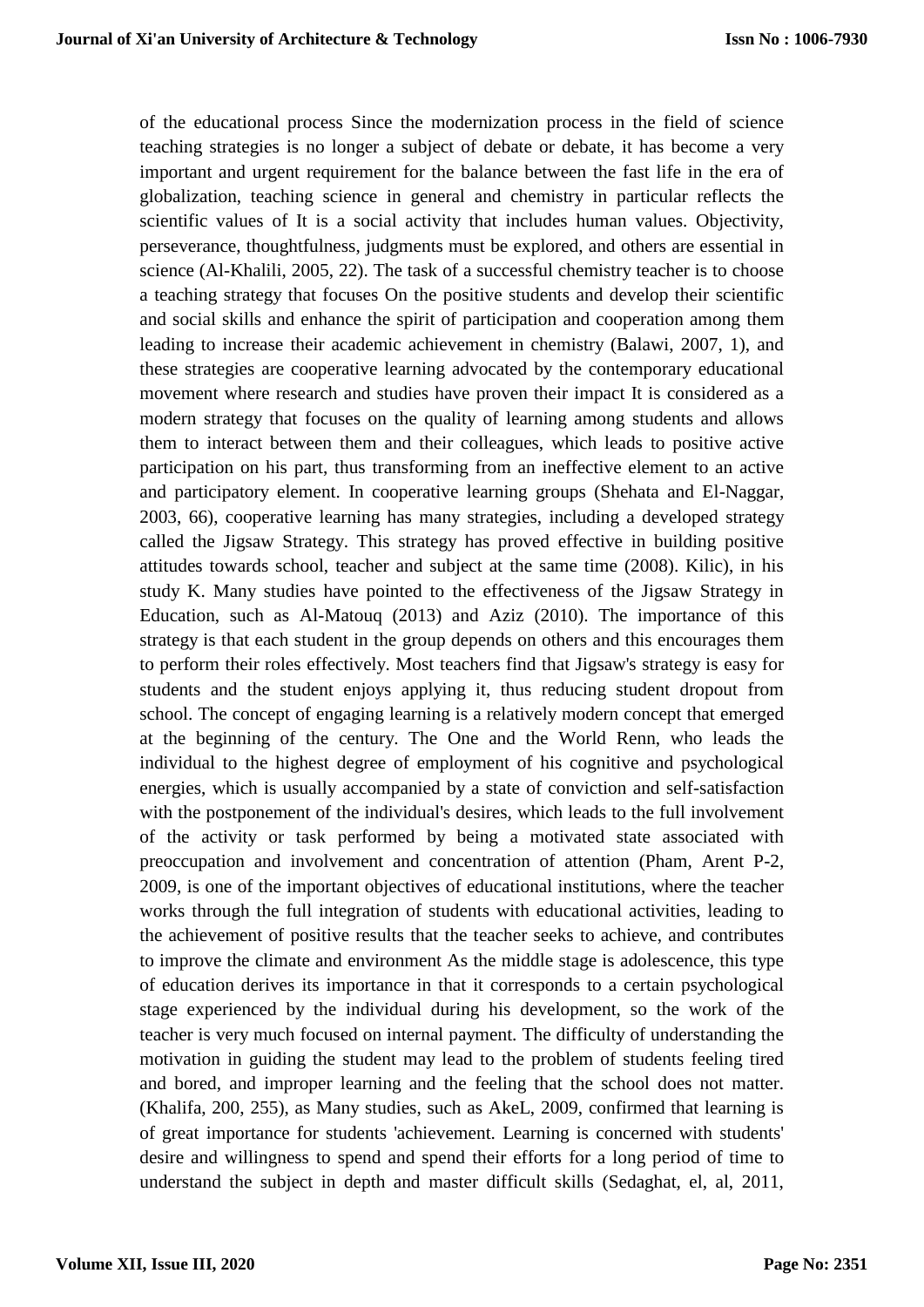p240) It is found that there is a relationship between learning engagement and achievement goals. The goals of achievement are divided into two types: Goals for approaching performance indicate that individuals are preoccupied with the task until successful in order to prove their abilities as they continue to face difficulties through the use of effective strategies. In teaching and have high ambitions Continue to succeed, either individuals who have the goals of improved performance, they are associated with the loss of desire and the will to discuss and seek help from others when faced with difficulties and be weak motivation for success (Debacker, Crowson, 2006, p537).

The importance of the current research in:

- Addressing the Jigsaw strategy based on the assumptions of the constructivist theory as the most common theories adopted by modern reform movements in this era through cooperative groups suitable for teaching chemistry.

- It is hoped that it will contribute to improve the achievement and the involvement of learning in the third grade students when teaching chemistry

- Curriculum developers have been constrained in formulating chemistry curricula and incorporating modules using Jigsaw strategic steps

- Adding a building block of Arab and local scientific knowledge to the lack of studies that addressed this strategy as well as its impact on the involvement of learning.

- The present study may contribute to finding solutions to the problem of low level of achievement of third grade students in chemistry through the presentation of the material strategy Jigsaw.

- The present study provides objective, honest and consistent tools to measure study variables (achievement, involvement in learning at a critical age, adolescence)

- The results of the study provide an information base on the study variables in the conditions of the educational process in our schools, which establishes the proper planning and development of appropriate educational programs in improving the educational environment

- The results of the study may add important information to the field of knowledge in the field of teaching chemistry and thus provoke new ideas for researchers to conduct new studies of value and usefulness.

research goals:

Current research aims to identify:

- The impact of Jigsaw strategy in the achievement of third grade students in chemistry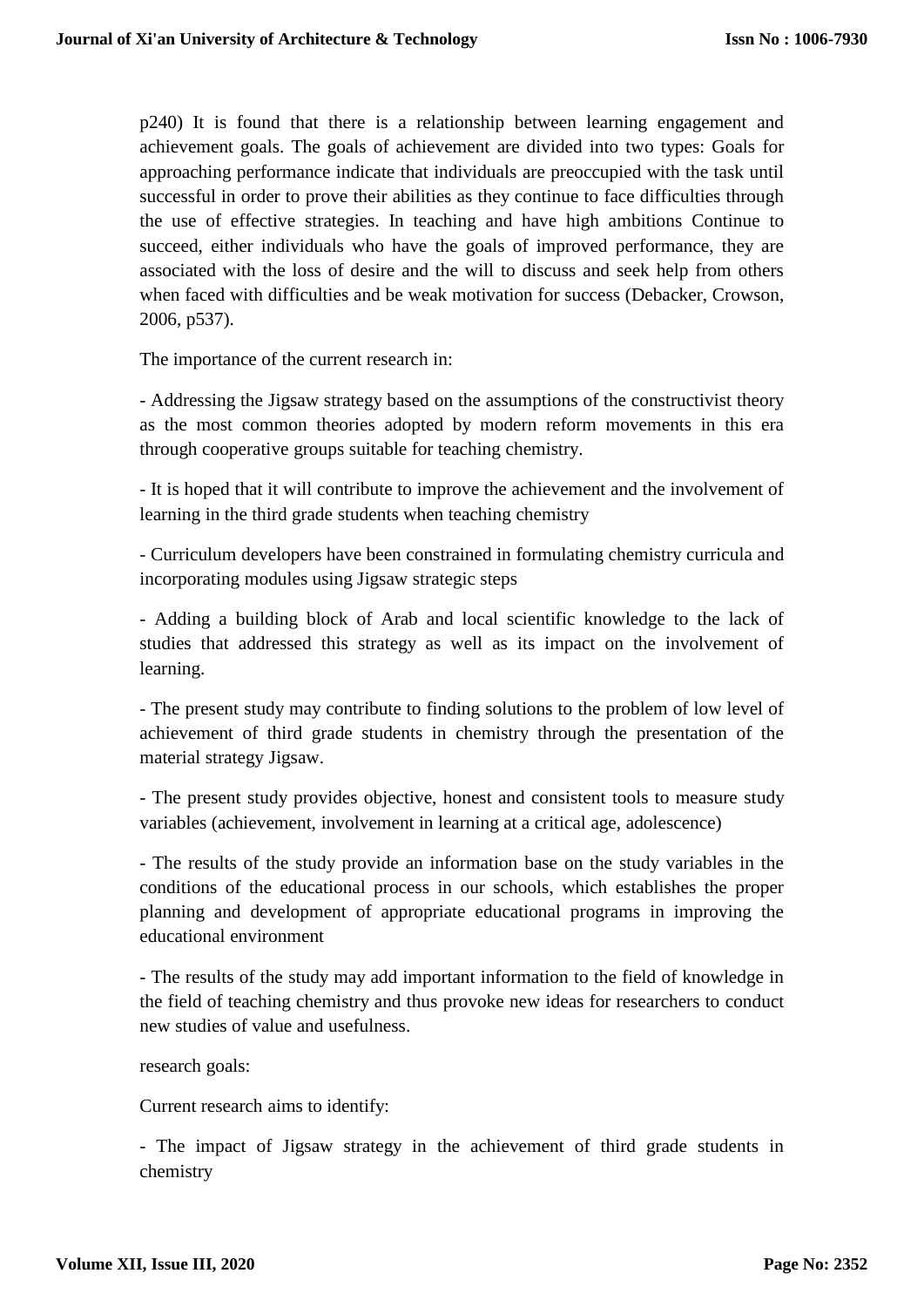- The impact of Jigsaw's strategy in engaging in learning for third graders in chemistry

Research hypotheses

- There is no statistically significant difference at the level of significance ( $\alpha = 0.05$ ) between the average scores of the experimental group studying chemistry according to the Jigsaw strategy and the average scores of the control group students studying the material according to the usual method of achievement test.

- There is no statistically significant difference at the level of significance ( $\alpha = 0.05$ ) between the average scores of the experimental group studying chemistry according to the Jigsaw strategy and the average scores of the control group students who study chemistry according to the usual method on the scale of engaging learning.

Search Limits: The current search was limited to:

- Third grade students in middle schools in Baquba / Diyala province.

-The first semester of the academic year (2017-2018)

- (Chapter I and II) of the book of Chemistry for the third grade intermediate, 2018.

Define terms:

- Strategy Jigsaw: Known both

-Shahin (2010) is a type of collaborative learning that requires learners to communicate with each other in order to fill in the missing information and integrate it with other information and participate actively and reliably (p23, Shahin, 2010).

-Ali and Taie (2011)

An educational strategy based on dividing the learning task into parts by the number of students in each group, and each member becomes an expert in these parts, then teams of experts work together, in order to find the best way to help others learn, and then teach other members of the group (Ali and Taie, 2011.73)

-Aronson (2000): A strategy based on collaborative learning through which students are organized in a way that relies on each other, to achieve the objectives of the lesson, in which students are divided into groups of experts, each mastered a specific part of the lesson, and study this part later to team members P87), Aronson, 2000

Procedurally: It is a cooperative learning strategy based on the division of the third grade students while teaching chemistry into small groups (5-6) and gives each student a special task important, which makes him an expert on his own part of the material and after receiving the tasks return the members in their original group and then return to groups And rotate to teach each other to transfer their expertise to their members.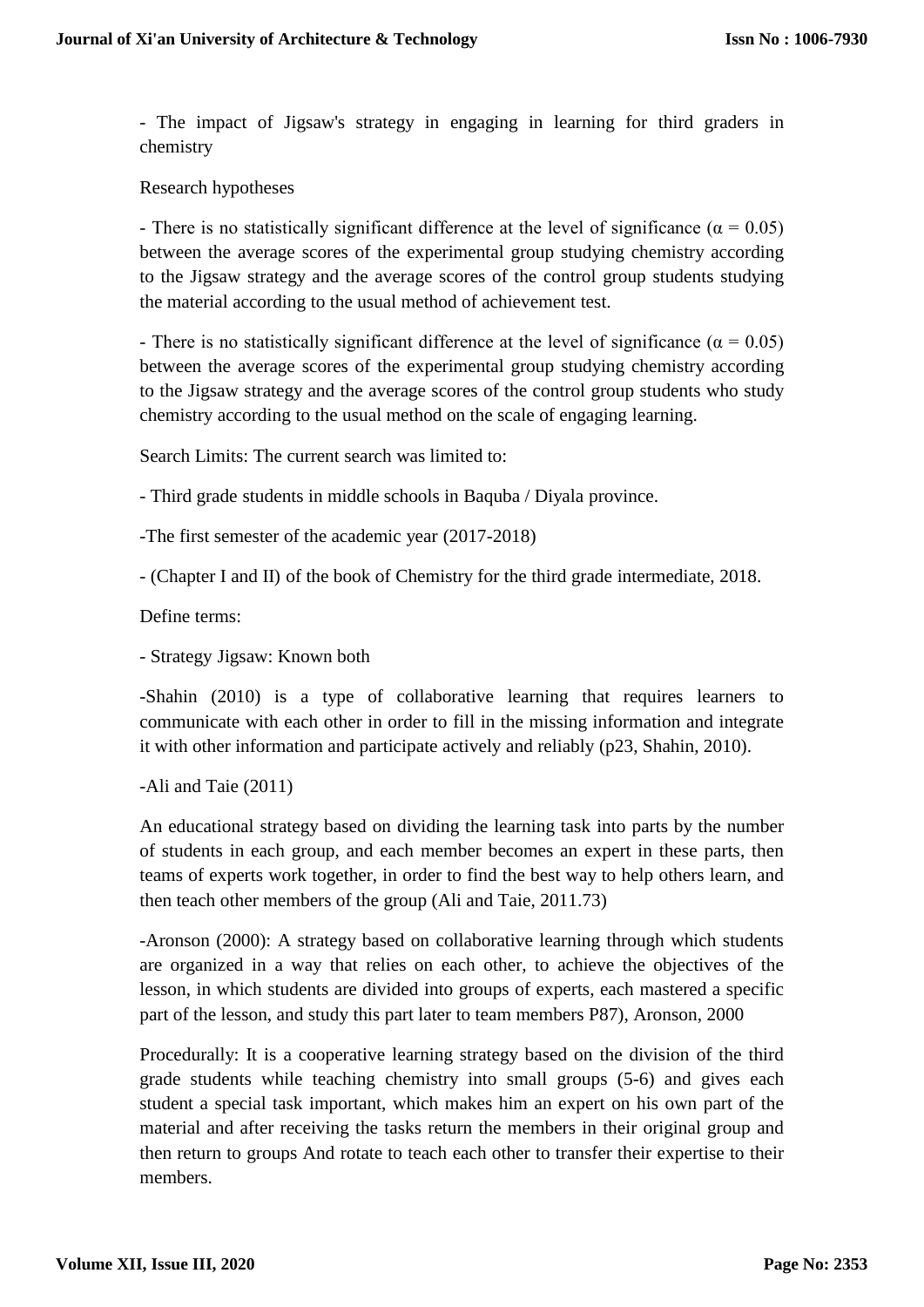-Achievement knew all of

Abogado (2008): The outcome of what the student learns after a specified period of time, and can be measured by the degree obtained in the achievement test to see how well the strategy developed and planned by the teacher to achieve his goals and the student's knowledge translated into grades. (Abu Jadu, 2008, 425)

-Bani Khalid (2012): Specific level of achievement and performance in school education which is measured by the teacher or through monthly or final tests. (Bani Khalid, 2012, 27)

Procedurally: the amount of information acquired by the students of the research sample as measured by the degree obtained in the achievement test prepared for this purpose.

- Engage in learning and knew each of:

- Karen and Kuuklin (2006): Persistence and student participation in class activities to increase student learning capacity and achieve academic success (Carini, Kuh & Ktlien, 2006.p.5)

Al-Zu'bi (2013): The student is engaged in an activity directly related to the learning process in the classroom through attention, participation, effort and commitment to the teacher's instructions (Al-Zu'bi, 2013, 25).

Procedurally: The degree obtained by the student for the paragraphs of the scale of the involvement of learning prepared by the researcher for this purpose

Theoretical framework:

-Jigsaw strategy

The use of cooperative learning strategies of all kinds is widespread in educational institutions that adopt the modern curricula in education. This strategy was developed by Arenson and his colleagues at the University of Texas and was first designed by Arenson in 1978 (Shehata, 2009, 143), which gives students the opportunity to act as a teacher and manager of the learning process, and to partner with each other to achieve their goals. The whole strategy is to divide the students into groups consisting of (4-6) students, and then divided the lesson material into sub-tasks commensurate with the size of the group, so that each student takes part of the material and then the students gather in specialization groups to discuss the task entrusted to each Each student then returns from the specialization group to the parent group in which he already exists and in the specialization group to the parent group where he is already present. In the parent group, each student specializing in a particular task tries to convey his or her group the information reached by the specialization group that discussed the task. Itself and in this stage is called stage up One student represents the role of the teacher and teaches his group the subject in which he specializes (Zeitoun,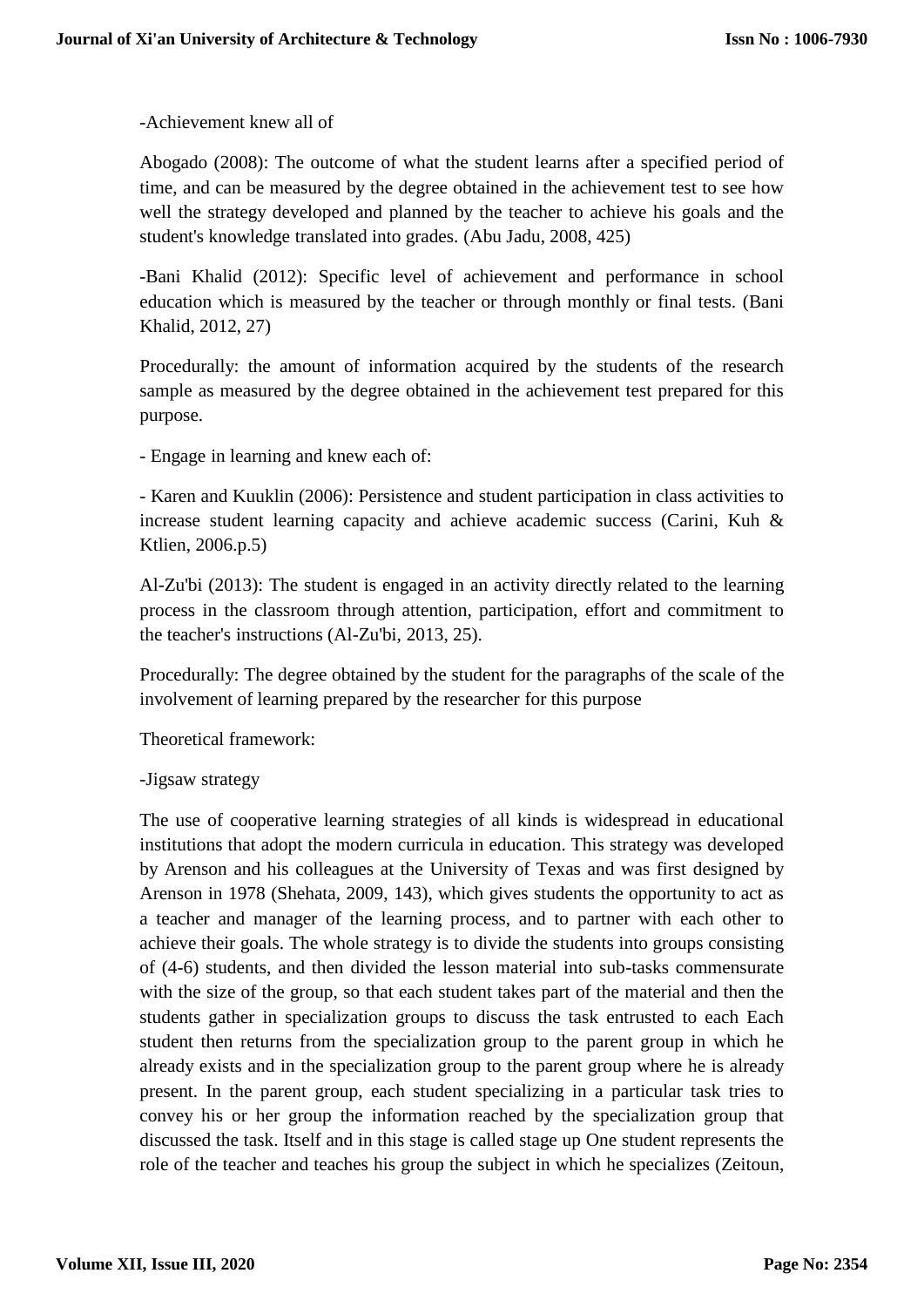2007, 56) .Jigsaw Strategy can be defined as a cooperative strategy that divided students into groups ranging from (4-6) and divided the material into parts and distributed to the totals. Each of them is tasked with completing their task within the group and assigns a student in charge of the group to monitor the work. Each of them is an expert in his part to explain to his group which facilitates the learning process (Kashash, 2015, 264). They are evaluated by discussion among students in the molecular group and are corrected Here after getting feedback by the classroom teacher (descriptive, 1998, 22),

The word Jigsaw: (synthesis groups) is a method distinguished in its focus on the activity of the student where students cooperate among themselves by forming a group of experts consisting of (4-6) students, where each one in the group gives educational material does not give to anyone else in the group After each assignment, students reorganize themselves into expert groups to study the subject and prepare to teach it to the students members of their original groups and then return to these groups and rotate to teach each other what they have learned and expected to learn All students Slavin worked on developing a modified Jigsaw method, the original in 1990 called Jigsaw II, which is characterized by an assessment of the group as well as an individual assessment in and out of ordinary Jigsaw. The individual's score is influenced by the average score of his group so that it can fit groups and therefore the group writes grades to be added to its credit (Slavin, 2011). To become an expert in it and also contribute to the process Hussein scored the individual student scores in raising the overall team score, while the rest of the modified Jigsu 2 procedures are the same as in the regular Jigsu.

Jigsaw's strategy aims to make the learner an expert, take responsibility in leadership and has his own personality, listen to others, give them lectures and draw conclusions. For understanding and learning (Afaneh, 2008, 272)

## Jigsaw Strategy Features

1 - Develop to support students depend on each other in a very positive way in the sources and tasks of learning and the goal of the lesson, because it is based on the distribution of tasks and duties among members of the group

2. The strategy makes every member of the group contribute, as well as obliges each member to listen to the rest of the group, and increase their attention to them because they need them to get the work done.

3. Develop a love of direction towards both teamwork and fellow students (Yusuf, 2011, 202)

4 - make the educational material exciting to learn and interesting and characterized by suspense and attraction

5-Alleviate the introvert and isolate students and develop a spirit of love among students (Al Matouk, 2013, 27)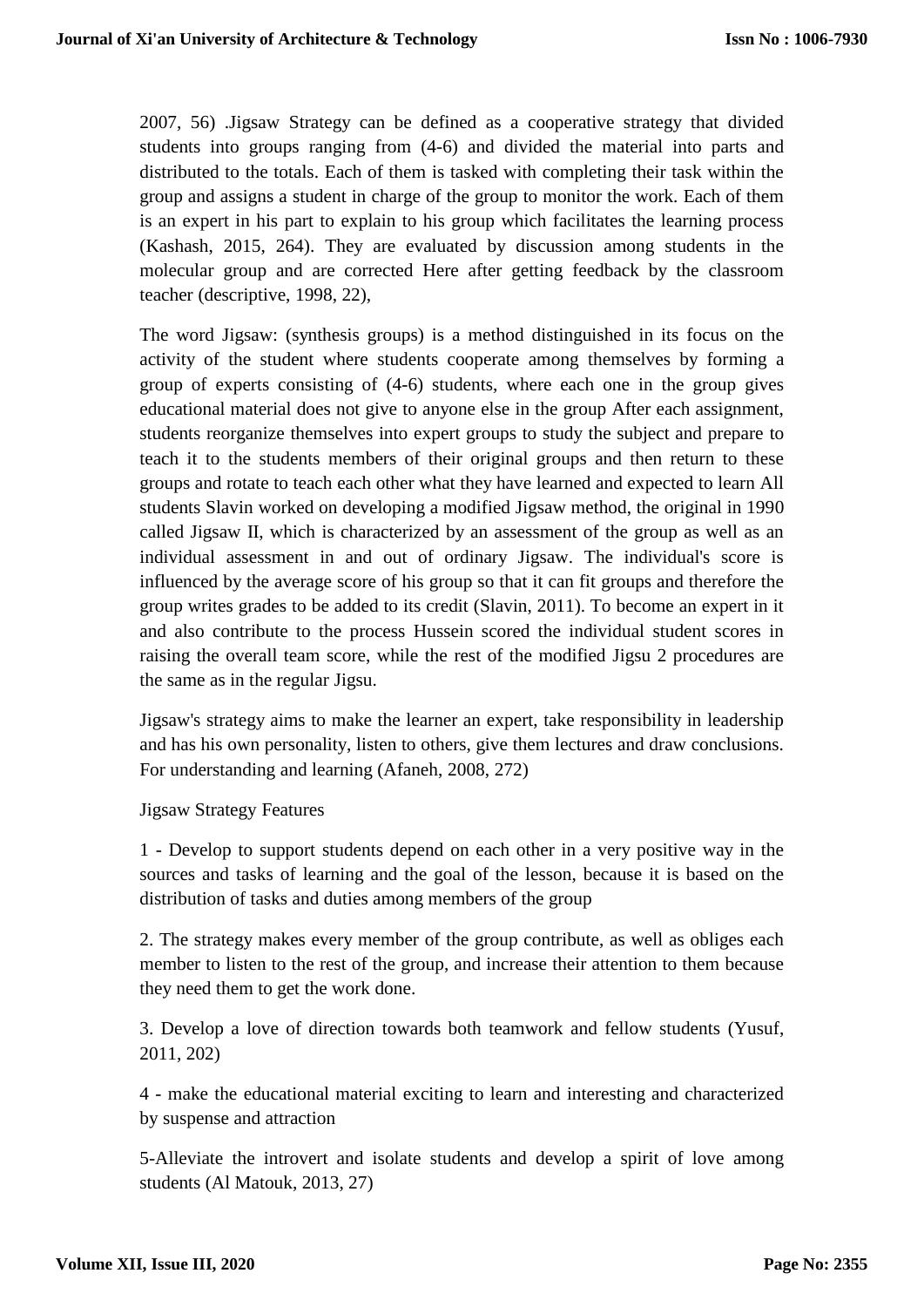The role of the teacher is to organize and categorize the groups of learners according to their abilities and identify the topic studied by students in the educational session, and then break it into parts based on the number of members of the same group (Afaneh and the Army, 2008, 272), and help provide materials and tools for learning and works to follow the groups Interviews with experts in content components, clarification, interpretation and teaching, and then develops appropriate tests to measure content learning outcomes

Jigsaw Strategy Steps

Alon Arenson outlined Jigsaw's strategic steps as follows:

- Divide the class into groups, each group of (4-6) students taking into account their homogeneity.

- Divide the topics of the lesson into parts depending on the numbers of members of each group.

- Identify a leader for each group, so that it is the most effective and mature among them.

- Distribute the parts of the lesson to the members of the group so that each student takes one part, and be responsible for it

- Students have a good time to read the required part of them and the expert groups are formed by grouping students from the back of the learning groups according to the lesson molecule responsible, so that students from the group of experts to which they belong. His original collection within a specific time.

- Students return to their original groups

- Each student explains his molecule to members of his group, and is discussed with them

- The teacher walks between groups, monitors the workflow and guides them

Finally, each student is given a test and covers the objectives of the lesson to ensure that they are achieved (Aronson, 2000,23).

Engaging in learning:

The emergence of the concept of preoccupation between the twentieth and twentyfirst century is important in the growing scientific interest in positive psychological conditions and that the first use of the term involvement of learning is (Corno and Ndnash in 1983), which was concerned with the so-called (student participation) followed by the so-called learner experience Engagement in learning is one of the concepts that followed these actions and aims to promote learning and teaching (Trovler & vicK, 2010, p.2).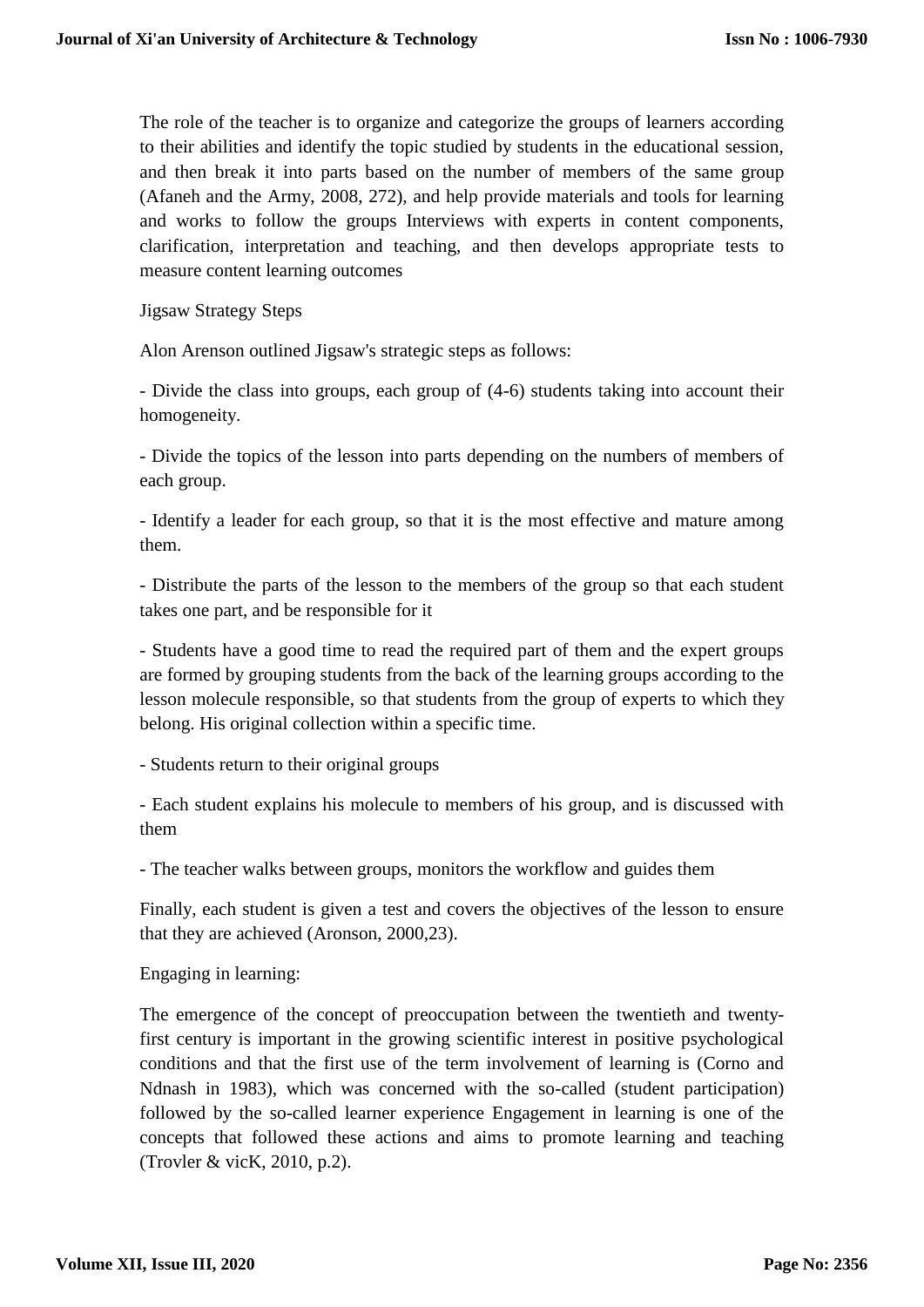Learning engagement is defined as a concept related to the interaction between time, effort and other relevant resources that are invested by students, school and other social institutions to expand the learner's experience and enhance learning outcomes, as well as to develop learner performance and attain a prominent place in the educational field. Individuals engaged in learning have been defined as those who are focused on their work and motivated enthusiastically and that they are deeply attentive and engaging in it. Engagement in learning is not observed and cannot be seen, because the individual is in a neurological condition while performing the tasks involved. Hard and hard and not noticeable by others (Morris, Lummis, Lock, 2017, p. 496)

Indications of learning involvement:

The learners engaged in learning exhibit behavioral use of their learning in educational activities accompanied by positive emotion and they choose tasks that fit and efficiency, and spend a clear effort in the implementation of learning tasks and show positive emotions during those tasks such as (perseverance, curiosity, pleasure and optimism) (Skinner, 1993, p. 572. Several studies have identified five indicators for students 'involvement in learning. These indicators fall within the level of academic challenge, effective collaborative learning, and students' ability to interact and enrich learning experiences. The learner who is not engaged in learning does not do his homework hard, suffers from boredom, gloom and grumbling and is often anxious and angry if he is asked to participate in the classroom and is rebellious to his teachers and colleagues (Skinner, 1993, p. 572), the concept of learning to engage in ambiguous concepts, because it is a complex concepts that revolve around good classroom behavior or persistence and the extent of interaction within the classroom has been assumed Frederick framework for work in the field of learning engaging distinguished through three types of involvement are cognitive and emotional Effectiveness and behavioral Occupy (Frdrick, 2004, p.2)

Involvement methods:

There are several ways to engage students, including:

- Style of strong or strong involvement: They are students who are very attached to their studies and tend to exchange talk with the teaching staff and view the educational environment as supportive.

-Independent Inclusion: Students who are a group of people involved in the supportive learning community and see the faculty as supportive but less inclined to work collaboratively with other students within or outside the classroom environment

- The method of cooperative engagement: It is the type in which students tend to social aspects and oppose the individual forms of interaction and that the higher levels of general cooperative engagement reflects the sincere feelings of students within the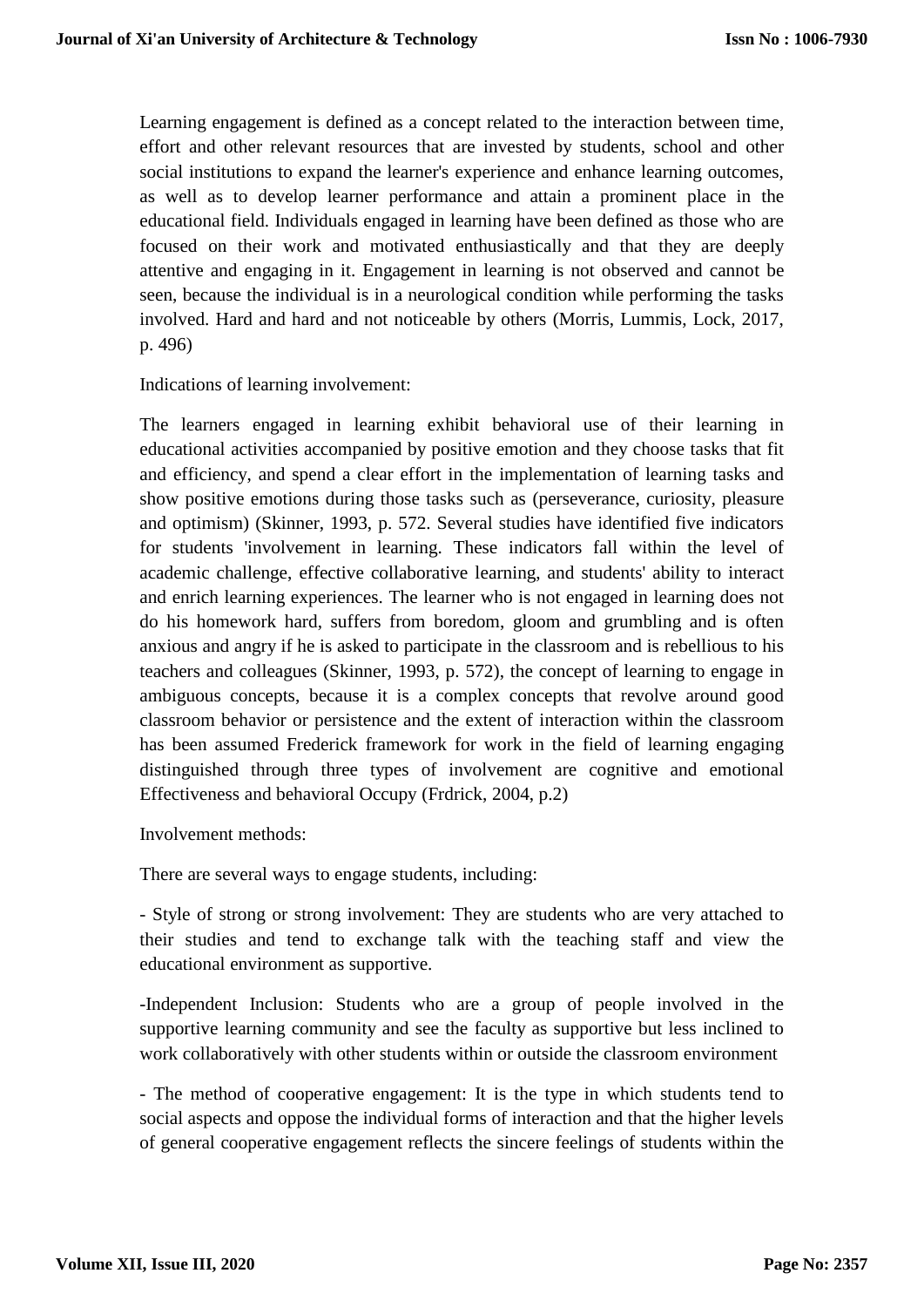school community, especially during participation in broad activities and when they interact with the teaching staff and students

Negative Involvement: This type of student rarely participates in public activities.

The goal is to improve student learning, improve student retention and productivity, achieve equal social opportunity and develop curricula (trovler & vick, 2010, p12-25).

The involvement of learning has positive effects, including: -

- Improve public capacity and critical thinking

- Improving practical efficiency, developing skills and the possibility of transferring them from one position to another

- Improve and develop the perseverance of learners and feel good about their performance

Engagement in learning takes place through stages

- Recall the previous knowledge experiences of the individual

- See and communicate with the experiences associated with the task from different sources

- Organize expertise in order to accurately accommodate the task

- Formulate a hypothesis in the light of what has been reached where it includes (mental preoccupation, freeing the mind of ideas away from the problem, feeling and interaction with the problem, identify a set of solutions to it)

-Reaching the new idea and formulating it accurately (Reza and Azaab, 2010,58)

previous studies

- Studies on Jigsaw strategy

- The Resourceful Study (2007)

The study aimed to investigate the impact of cooperative learning based on expert groups (Jigsaw) in the direct and deferred achievement of students of faculties of educational sciences compared to normal cooperative learning, the sample of the study consisted of (62) students, and the researcher followed the experimental method, has prepared a test achievement as a tool of study composed of 100 The study found that there were statistically significant differences at the level of ( $\alpha$  = 0.05) in the direct and deferred achievement between students of the two study groups attributed to the teaching method and for the benefit of the experimental group.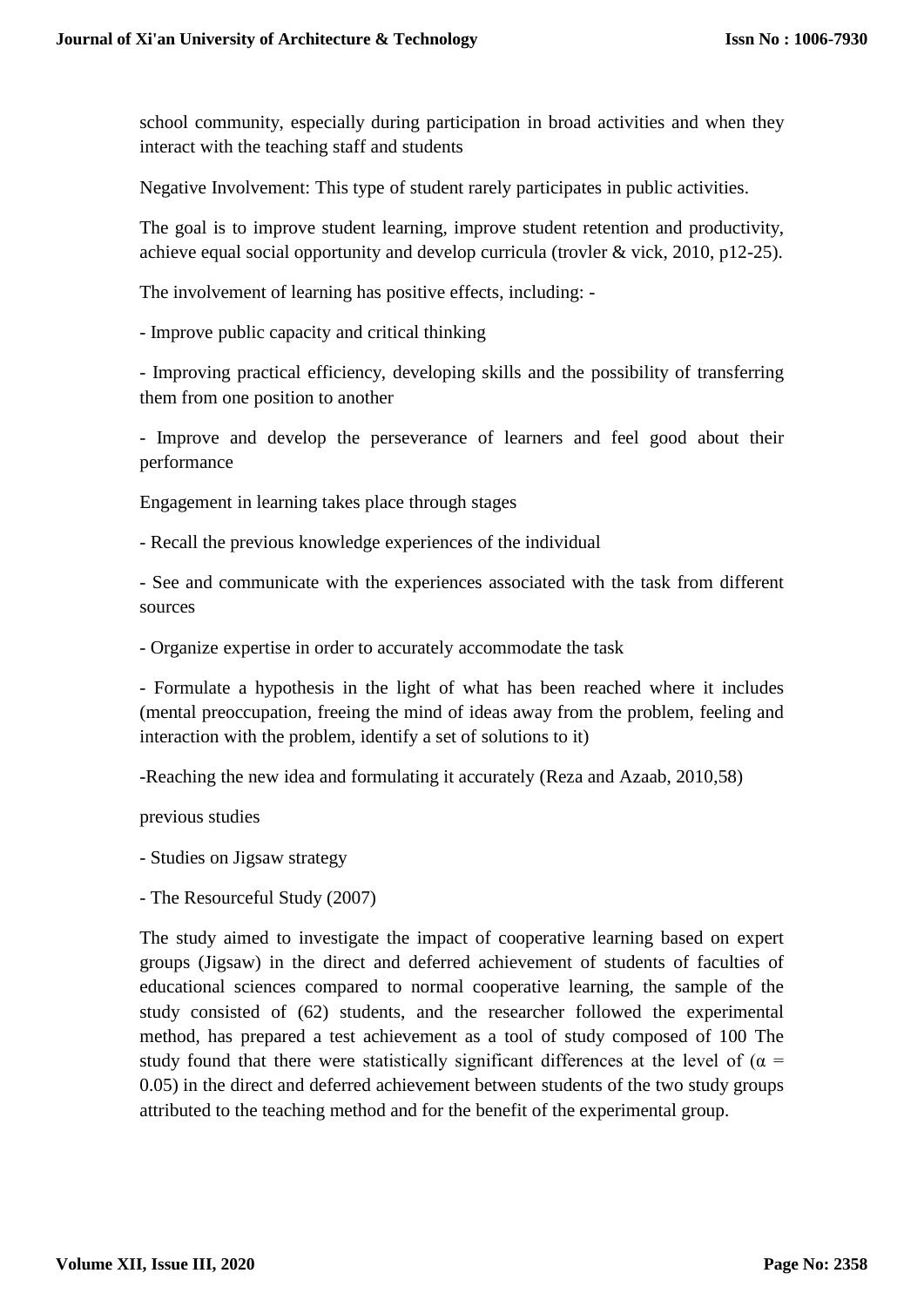# Study (2010) Koseolgu

The study aimed to test the differences between cooperative learning represented by the strategy of GIXO and learning based on direct teaching in terms of attainment and attitudes of students and their competence in the course of biology in Turkey, and then to identify their views on the strategy of GIXO, and the sample consisted of (46) students from the third year students in the biology course The results showed that there are statistically significant differences in achievement attributable to GISCO strategy and there are no statistically significant differences in self-efficacy and attitudes towards biology attributed to the teaching method.

- Study of the Ring (2013)

The study aims to find out the effect of using the Jigsaw strategy in developing critical thinking and attitudes towards science among the eighth grade students in Gaza.The sample of the study consisted of 58 students.The study tools were determined in the critical thinking test and the measure of the trend towards science.The results of the study showed that there are statistically significant differences at the level of ( $A = 0.05$  between the experimental group studied by the Jigsaw strategy and the control group which is studied in the usual way in the test of critical thinking and the measure of direction and in favor of the experimental group.

- Study of Angel (2014)

The study aimed to reveal the impact of cooperative learning strategy Jixo on the achievement of sixth grade students in science in Jordan, and the sample of the study consisted of (70) students were distributed to two control and experimental groups and used an achievement test and the results showed the superiority of students who studied according to Jixo strategy in educational achievement.

```
Study of Sultan and Bulgur (2018)
```
The study aimed to find out the effect of using JIXO strategy for cooperative learning in the academic achievement of fifth grade students in science. The study was conducted in Syria. The research sample consisted of (80) fifth grade students in Lattakia city. The results of the study and the impact of the strategy of Jixo in the development of academic achievement and for the benefit of the experimental group.

Through the review of previous studies there was a diversity in the objectives, tools and sample of the study where the trick study (2007) aimed to know the impact of cooperative learning based on expert groups (Jigsaw) in the direct and deferred achievement and the sample were students of faculties of educational sciences, the study tool was an achievement test, either The study of the culmination aimed at knowing the impact of Jigsaw strategy in developing critical thinking and measuring the trend towards science. The study of Sultan and Bulgur aimed to know the effect of Jixo strategy in the academic achievement in science. The sample of the study was the fifth grade students. This study and the study of the resourcefulness in dealing with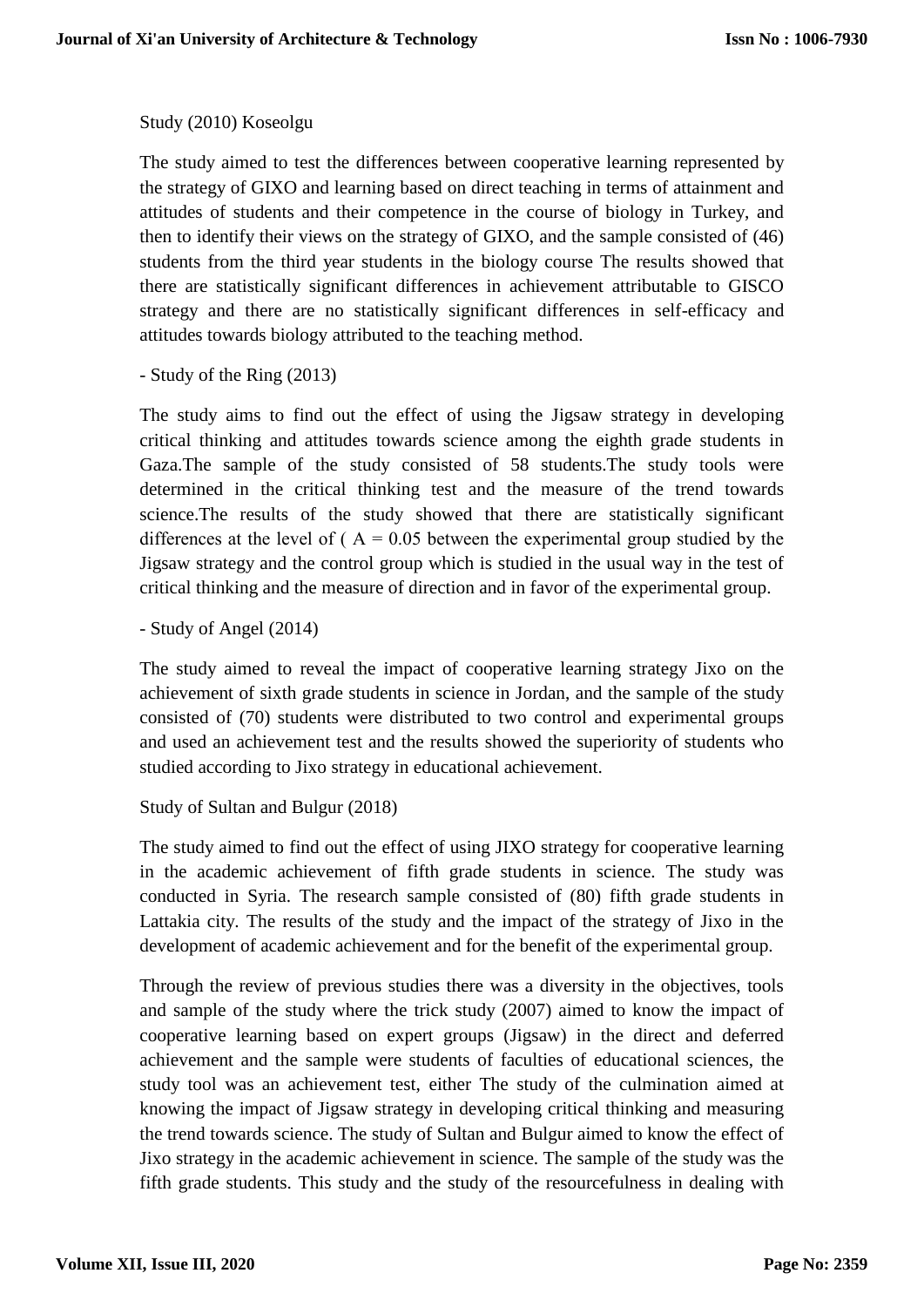the achievement test as an independent variable as well as the preparation of an achievement test. A measure of learning involvement as tools of study.

- Studies dealing with learning

The Zu'bi Study (2012)

The study was conducted in Jordan. The research sample consisted of (303) students from the first year of secondary school and prepared a scale for the engagement and another to know the nature of the English language. The results of the study showed that the students had moderate grades and did not show any significant differences in the level of gender involvement with positive trends towards learning English.

Study (Sani, 2017)

The study aimed to identify the relationship between learning strategies and cognitive involvement of international Islamic students in English. The study was conducted in Malaysia. The research sample consisted of (375) students from international Islamic secondary schools in Malaysia. Leung, Biggs, Kember)

The study showed a positive relationship between social and metacognitive strategies and cognitive involvement.

Through a review of previous studies that dealt with the involvement of learning we noticed that the study of Zu'bi aimed to reveal the relationship between the behavior of students engaged in learning English with both their relationship with English teachers and their attitudes towards learning, the sample of the study was the first year secondary students, and prepared three tools of study is the measure of involvement The student relationship with teachers and the measure of direction, while the study (Sani, 2017), aimed to know the relationship between learning strategies and cognitive involvement of students of Islamic schools, and adopted the scale of cognitive involvement.

The current study has differed from the previous studies in that it used the strategy (Jigsaw) in the knowledge of its impact on academic achievement and the involvement of learning for third grade students in chemistry, and the researcher did not find any previous study dealt with the impact of Jigsaw strategy by engaging in learning in chemistry has prepared the researcher Measuring tools for research variables (achievement test, learning engagement)

- From the previous studies show that the studies touched on the use of the strategy (Jigsaw) in the teaching of science, mathematics and biology, but there was no study at the local level, about the impact of the strategy of Jixo in the teaching of chemistry (within the limits of researcher science), and not all studies have been exposed to study The effect of Jiksu's strategy on engaging students in learning, so this study takes some kind of excellence for using Jigsaw's strategy in teaching chemistry.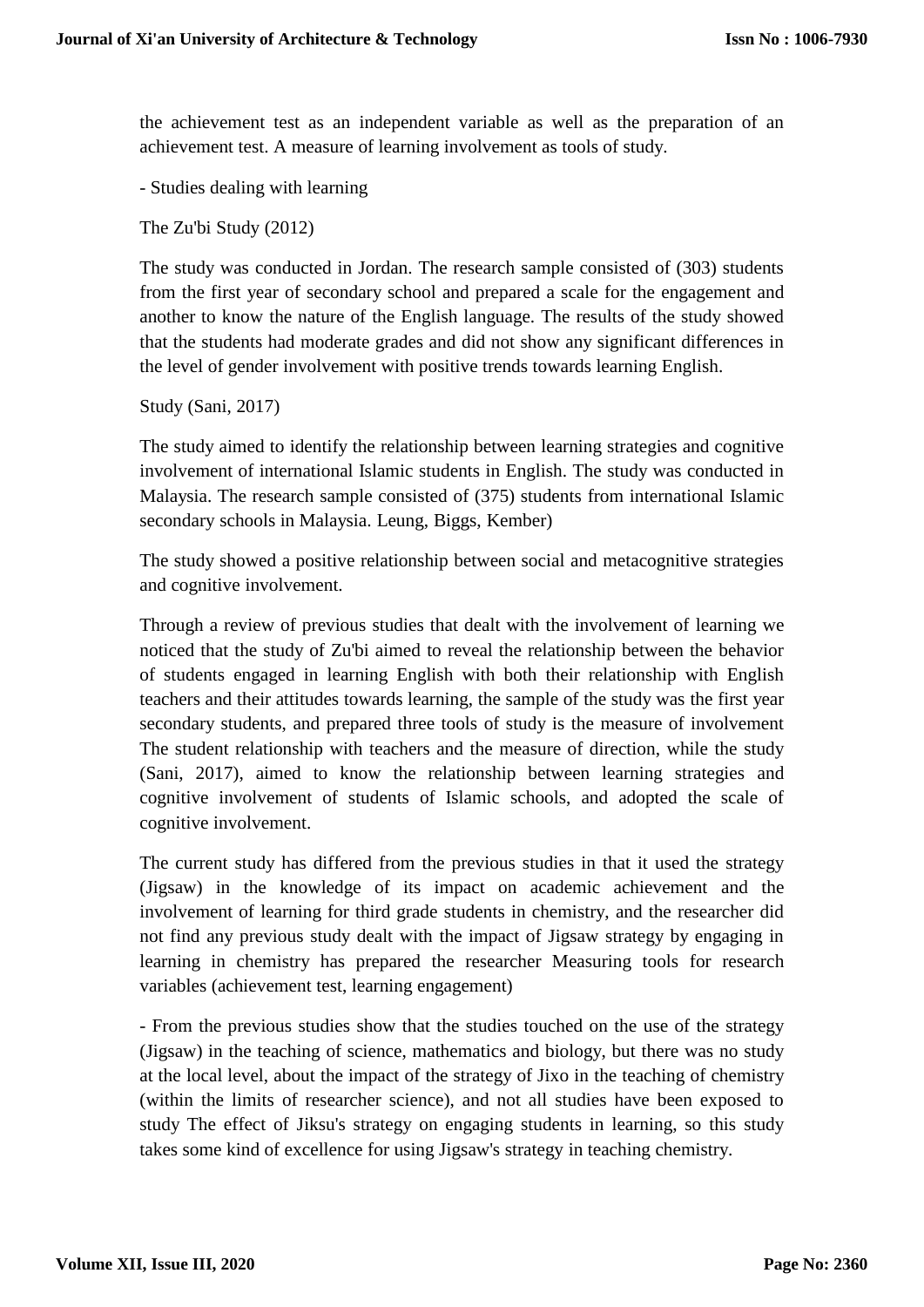- The extent to which the current study benefit from the previous studies:

The previous studies were used to cover the various aspects of the strategy (definition, steps, and importance), in the theoretical framework and to identify the references that enrich the study as well as in the presentation and interpretation of the results and link them to the results of the current study, as well as in the preparation of study plans and procedures and building tools.

# Search procedures

- Experimental design: The experimental design with molecular control was selected with two control groups and experimental with dimensional test as shown in the following diagram:

| Dependent<br>variable                | Independent<br>variable | <b>Equivalence</b>                              | Group        |
|--------------------------------------|-------------------------|-------------------------------------------------|--------------|
| Achievement<br>-test<br>Engagment in | : Jigsaw<br>strategy    | Prior achievement in<br>science<br>Intelligence | Experimental |
| Learning                             | Ordinary<br>method      | Time age month                                  | Control      |

- Research community and sample: The research community includes the middle day schools for boys in the city of Baquba, Diyala Governorate, for the academic year (2017-2018). Four divisions for the third average and after the exclusion of the repetitive students reached (61) students distributed in two experimental and control groups equally.

# - Equal search groups

The researcher was keen on the two research groups statistically in some variables, including (chronological age in months, and the previous achievement in science and intelligence) and as shown in table (1)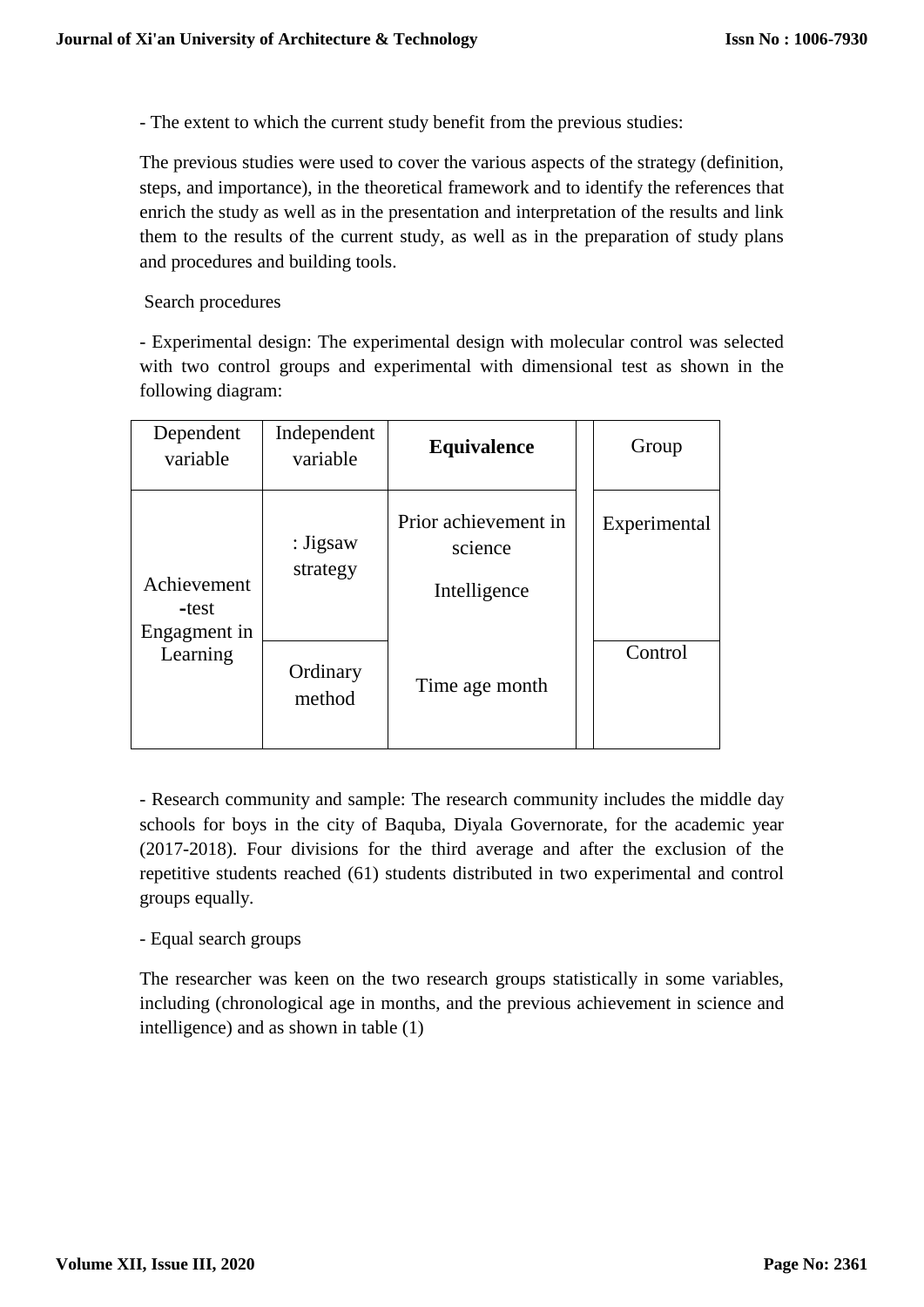| Statistical                          | $T -$<br>tabular | $T-$<br>caluclated | Standard<br>deviation | Average | Group        | Variables                          |
|--------------------------------------|------------------|--------------------|-----------------------|---------|--------------|------------------------------------|
| significance                         |                  |                    |                       | account |              |                                    |
|                                      |                  |                    | 2,73                  | 174,6   | Experimental | Time age                           |
| Is                                   | 2,01             | 1,89               |                       |         |              | month                              |
| statistically<br>significant         |                  |                    | 2,4                   | 173,3   | Control      |                                    |
| Is                                   |                  | 0,9                | 5,36                  | 66,6    | Experimental | Prior<br>achievement<br>in science |
| 2,01<br>statistically<br>significant |                  | 7,57               | 68,1                  | Control |              |                                    |
| Is                                   |                  | 1,19               | 4,18                  | 28,96   | Experimental |                                    |
| statistically<br>significant         | 2,01             |                    | 5,4                   | 27,6    | Control      | Intelligence                       |

Table (1) Equivalence of research groups in chronological age, intelligence and previous achievement of science

- Search Requirements

- Determination of scientific material: The scientific material is specified in the first and second semesters of chemistry for the third intermediate grade for the academic year (2017-2018)

Behavioral Purposes: A number of behavioral objectives were formulated based on Bloom's classification of the cognitive domain of the three levels (remember, accommodate, apply). The behavioral objectives were presented to a group of experts (1) to indicate their views on their suitability, and in the light of their observations. The reformulation of some goals and amendment and thus became the number of approved goals (95) behavioral goal.

- Teaching Plans: The teaching plans of the experimental group were prepared according to the strategy of Jigsaw and the other according to the usual method of the control group and were presented to a group of experts.

-search tools

- Preparation of the achievement test: -

- Achievement test has been prepared, where the objective of the test was determined, and analyzed the content of the material, and the table of specifications has been prepared and consists of (30) paragraphs of the type of multiple choice as shown in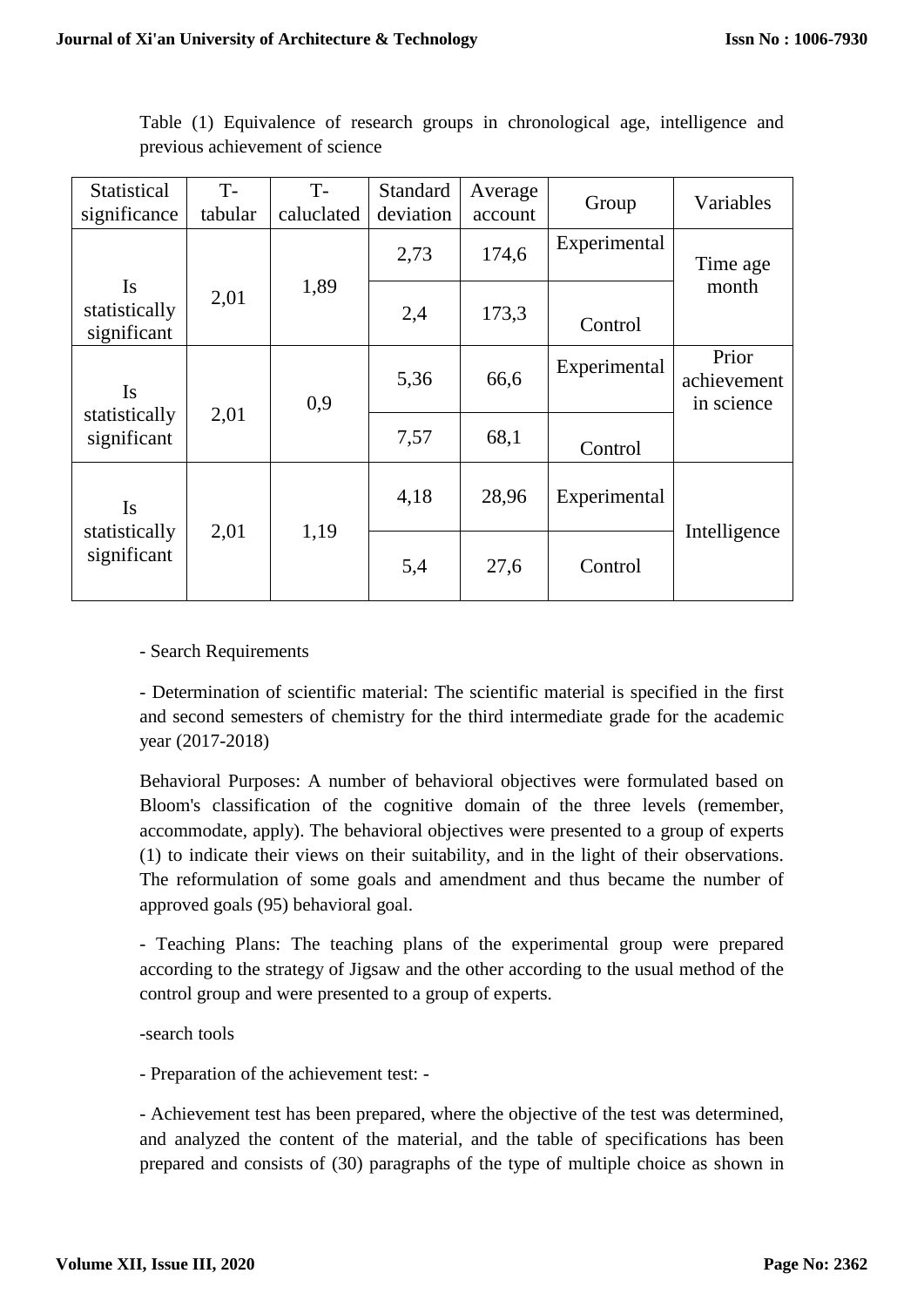Table (2) has been drafted test paragraphs, and gives the student one score for the correct answer about Each paragraph of the test, zero for the wrong answer or left.

The authenticity of the test has been confirmed by:

A - virtual honesty: The paragraphs of achievement test and behavioral purposes were presented to experts in the specialty of chemistry, curriculum and methods of teaching chemistry, has been the proposals and opinions of experts and make adjustments to some paragraphs, and thus achieve virtual honesty

B - Content Validation: The specification table prepared by the researcher is an indicator of content validity, which indicates the number of paragraphs in each cell as well as the objectives and content to be covered through these paragraphs and thus verifies the content validity

| Total | Percentage of behavioral goal level |                         |                     | Academic content                         |                    |                                   |                |
|-------|-------------------------------------|-------------------------|---------------------|------------------------------------------|--------------------|-----------------------------------|----------------|
| 100%  | Application<br>15,79%               | Comprehension<br>33,68% | Knowledge<br>50,53% | The relative<br>importance of<br>content | Number<br>of Pages | Chapter title                     | Chapters       |
| 20    | 3                                   | $\overline{7}$          | 10                  | 65,62%                                   | 21                 | Atomic<br>structure for<br>Matter | Chapter<br>one |
| 10    | $\overline{c}$                      | 3                       | 5                   | 34,38%                                   | 11                 | Groups IA<br>and IIA              | Chapter<br>two |
| 30    | 5                                   | 10                      | 15                  | %100                                     | 32                 |                                   | Total          |

Table (2) Specification Table

## - Statistical analysis of the test items

The survey was applied to a sample of (50) non-research students. After correcting the students' answers and descending order, a statistical analysis of the test items was conducted, where the difficulty coefficient for each test paragraph ranged between (0.69-037). - 66, 0) It is accepted that the effectiveness of the wrong alternatives showed that the alternatives attracted more students from the lower group compared to the students of the upper group, and thus decided to keep them unchanged.

## - Test stability: -

The stability of the test was found in a re-test method where the test was applied to a sample of (40) students. The tool was re-applied with a time interval of (15) days. Consisting of (30) Annexes (3)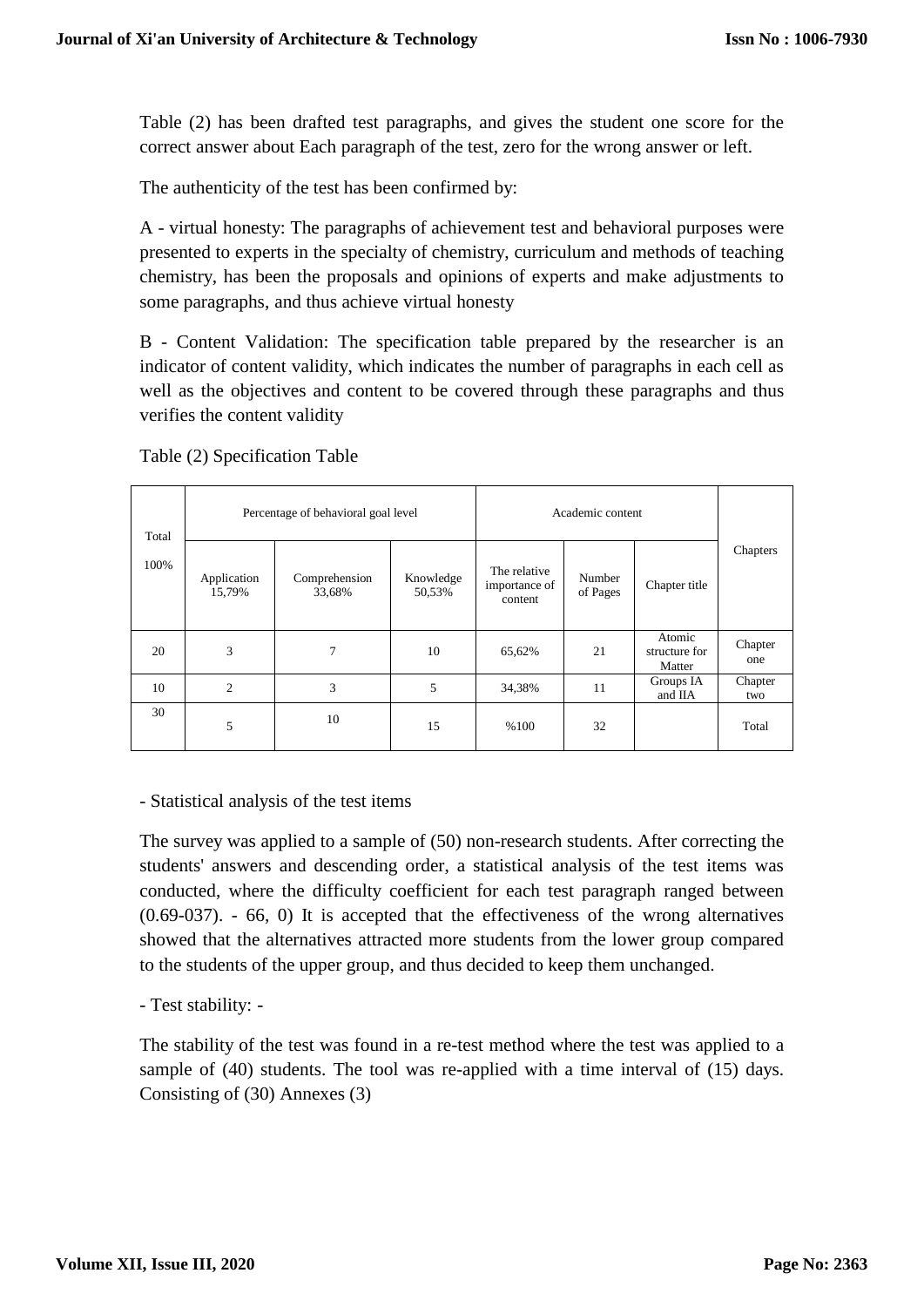- Scale of learning-engaging

The researcher constructed the Learning Engagement Scale after reviewing the studies that dealt with learning engaging and the paragraphs of the scale consisted of (26) paragraphs and the alternatives of five-step answer in front of each paragraph (strongly agree) (agree) (not sure) (disagree) Strongly agree) and scores are calculated (1,2,3,4,5) in front of each selection

- The validity of the virtual scale was verified after it was presented in its initial form to a group of arbitrators to indicate the validity of its paragraphs in measuring the variable and was adopted by accepting the paragraph which has the approval rate (80% and above). Paragraphs

- The stability of the scale was calculated in alpha-Kronbach method and the coefficient of stability reached (75, 0).

- The teaching groups were started by the chemistry teacher after providing him with the teaching plans for both groups and clarifying the objective of the research and follow-up continuously to see the application of the experiment.

It started on (7/10/2017) until (2/12/2017). Achievement test and a measure of learning participation have been applied after the completion of the application of the experiment (4/12/2017) on the research sample. search

- Statistical means: The researcher used the statistical program (SPSS) and represented in

- 1. Pearson correlation coefficient
- 2. Arithmetic mean and standard deviation

3-test (t-test) for two independent samples to identify the equivalence of the research groups and test hypotheses

- View and interpret results

First: Results related to the first question: What is the effect of Jigsaw strategy on academic achievement for third grade students in chemistry

To answer the question: The researcher examined the following zero hypothesis: There is no statistically significant difference at the level of significance ( $\alpha = 0.05$ ) between the average grades of students studying Jigsaw strategy and the average grades of students who study in the usual way on the achievement test:

The mean, standard deviation and the value of two independent samples were calculated as shown in Table (4).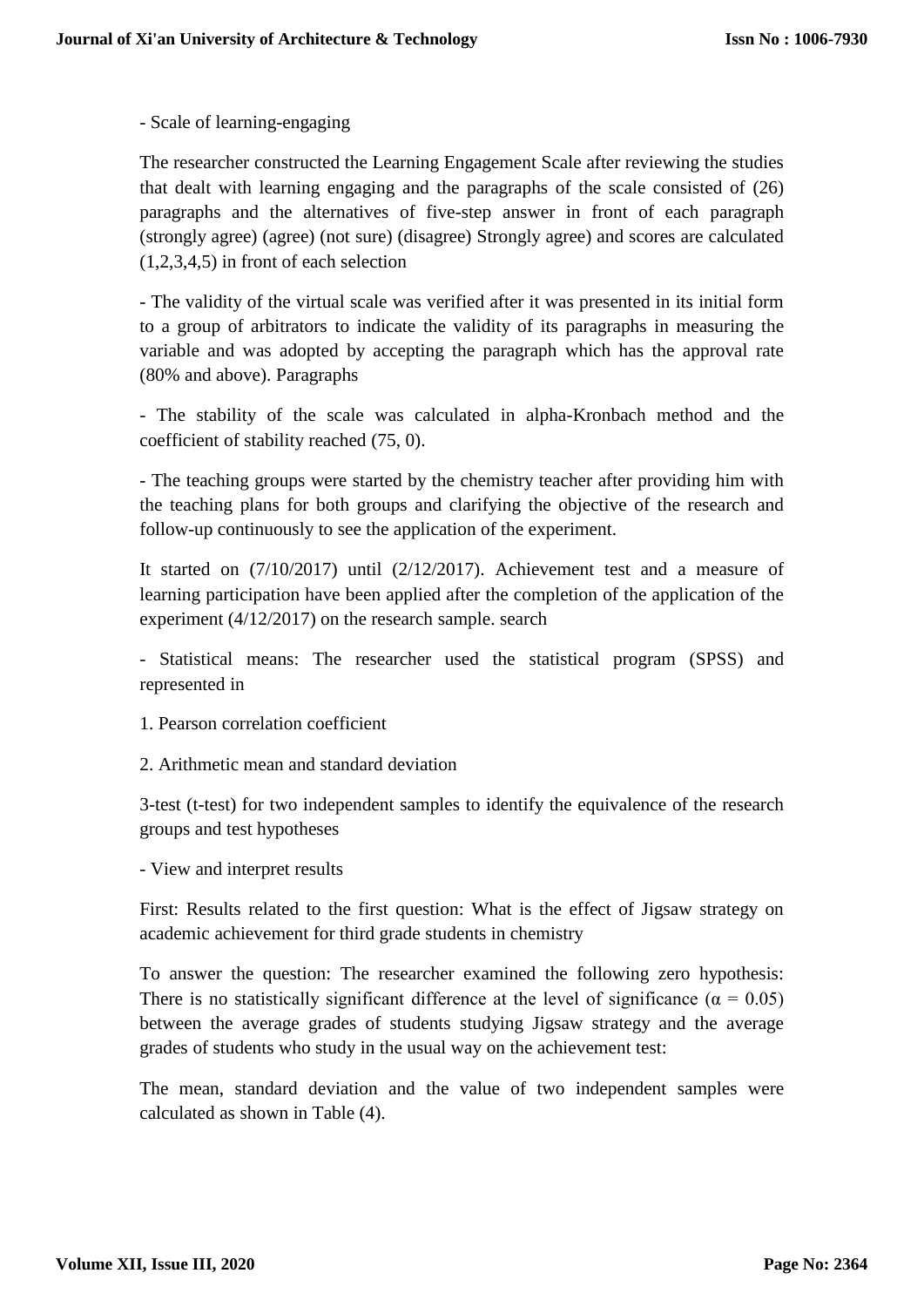Table (4) shows the arithmetic mean, standard deviation and the calculated and tabulated T value of the post-test scores for the achievement test of the experimental and control groups.

| Significance at<br>level<br>(0.05) | t-tabular | t-caluclated | Standard deviation | Average<br>account | Group        |
|------------------------------------|-----------|--------------|--------------------|--------------------|--------------|
| Statistically<br>function          | 2,01      | 5,69         | 5,8                | 40,07              | Experimental |
|                                    |           |              | 5,63               | 31,07              | Control      |

The above table shows that the calculated T value (5.69) is greater than the tabular T value (2.01) at the level of  $\alpha = 0.05$  and a critical score (59), thus rejecting the first zero hypothesis which states (there is no statistically significant difference at the level of significance).  $(A = 0.05)$  between the mean scores of the experimental group studied using the Jigsaw strategy and the average score of the control group students, which was studied in the usual way in the achievement test. This indicates the superiority of the experimental group over the control group in the achievement test, the researcher attributes this to several reasons, including: - Hey.

- Jigsaw strategy has increased interaction between the members of the experimental group and the active discussions about the educational task and the guidance of the teacher impact on their understanding of the teaching material, this understanding may be transferred to their original groups, which led to increased achievement, and also helped to exchange experiences between students and take into account individual differences Among them being heterogeneous groups and they have made the student is the focus of the educational process so that they work and learn from each other and bear a common responsibility in their learning, and thus the success of the group members linked to the success of the expert who explains the task and this leads the expert to make a greater effort To communicate the information well to all students of the group as it urges the student to research to reach knowledge, and works to reduce the level of anxiety and fear of failure in the students and provide reassurance and self-reliance and increase self-confidence in addition to the tests at the end of each lesson by the teacher to evaluate students all that This result is consistent with the results of the Kubaisi study (2016) and the Sultan and Bulgur study (2018) which proved the effectiveness of Jigsaw's strategy in student achievement.

Second: - Results related to the second question: What is the impact of Jigsaw strategy on the involvement of learning towards chemistry in the third grade students?

In order to answer the question, the researcher examined the following zero hypothesis: There is no statistically significant difference at the level of significance  $(\alpha = 0.05)$  between the average grades of students studying Jigsaw strategy and the average grades of students who study in the usual way on the scale of learning involvement)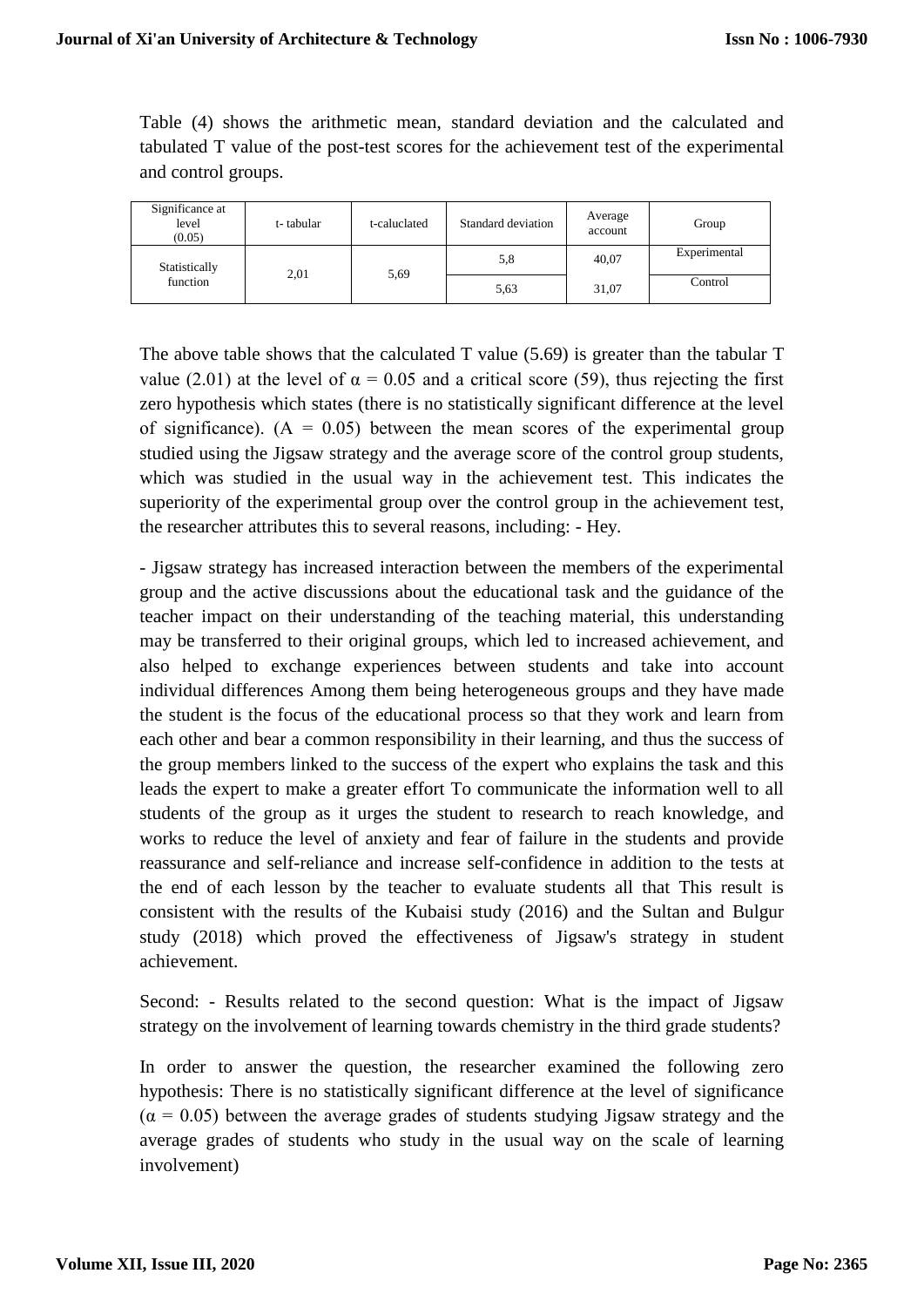The mean, standard deviation and the value of two independent samples were calculated as shown in Table (5).

Table (5) Arithmetic mean, standard deviation, T and calculated and tabulated grades of learning engaging scale for experimental and control groups

| Significance<br>at level<br>(0.05) | t-tabular | calculated | Standard<br>deviation | Average<br>account | Group        |
|------------------------------------|-----------|------------|-----------------------|--------------------|--------------|
| Statistically<br>function          | 2,01      | 13,2       | 10,6                  | 105,07             | Experimental |
|                                    |           |            | 6,32                  | 75,6               | Control      |

It is clear from the above results that the calculated T value is greater than the tabular values in the learning-engaging scale at the significance level ( $\alpha = 0.05$ ). Thus, reject the zero hypothesis and accept the alternative hypothesis that there are statistically significant differences on the mean scores of the two groups and for the benefit of the experimental group attributed to the researcher for several reasons, including that the use of cooperative learning strategy Jigsaw led to the students engaged in teaching chemistry Students who have a self-motivation to engage in assignments when they are experiencing difficulties seek help from friends and teachers.This is due to Jigsaw's collaborative strategy that promotes teamwork and thus enables students to deal effectively with problems and overcome problems. The difficulties and obstacles facing them, students who are motivated to engage in learning are a plan to study and communicate with group discussions and the search for information to improve and increase their understanding and academic achievement and the element of thrill is the most important characteristic of these A strategy that plays an active role in which the student feels acceptance of himself. Through this strategy, the student focuses his work on a specific task that makes him feel responsible, which increases his involvement in learning.

Recommendations:

In the light of the research results, the researcher recommended the following:

1 - Use Jigsaw strategy in all stages of study for its effectiveness in increasing academic achievement and engaging in learning

2- Using Jigsaw's teaching strategy to achieve great intimacy and communication among students and eliminate individual competition among students in class.

3 - Holding workshops for teachers to train them on how to plan lessons in various subjects using the Jigsaw strategy

Proposals: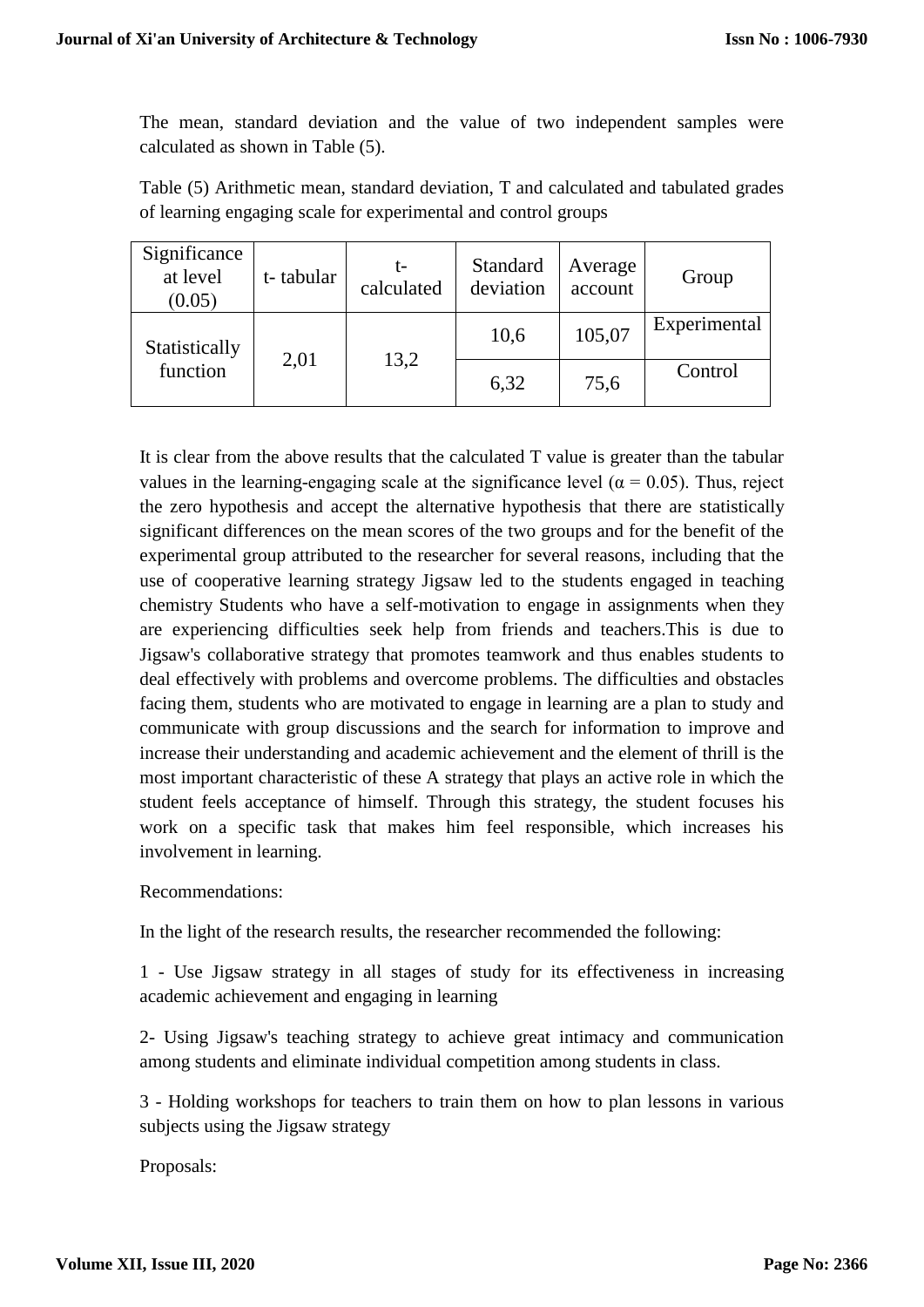1- Conducting other research to know the impact of Jigsaw strategy on other variables such as thinking skills and motivation for achievement.

2 - conduct similar research to find out the impact of Jigsaw strategy in educational materials and other stages of study.

Sources :

- Abu Jadwa, Saleh Mohammed Ali (2000). Educational Psychology, 3rd floor, Amman: Dar Al-Masirah

-Bani Khaled, Hassan Zahir. (2012). The art of teaching in the first three primary grades, 1st floor, Dar Osama for publication and distribution

Balawi, Muradin Salem. (2007). The Effect of Teaching Using Cooperative Learning Strategy and Conceptual Maps in Science in Tabuk Area, Unpublished Master Thesis, Faculty of Education, Mu'tah University

-Harbi, Marwan Ben Ali. (2015). Involvement in learning in light of the difference of the source of the burden of knowledge and the level of learning disability and the rank of the power of cognitive control among secondary school students, Riyadh, Journal of Educational Sciences, Volume (27), Issue (3)

-Heila, Mohammad Mahmoud. (2007). The Effect of Cooperative Learning Based on the Group of Experts in Direct and Postponed Achievement of the Students of Learning Design Course in the Faculties of Educational Sciences, Al-Manara Magazine, Vol. 13, No. 4, pp. 167-198.

- Khalifa Abdul Latif Mohammed (2000). Motivation for achievement, Cairo, Dar Gharib for printing, publishing and distribution

-Khalili, Amal. (2005). Child and Thinking Skills, Amman, Jordan: Safaa Publishing House

- Reza, Kadhim Karim, and the cream of torment cream. (2010). Creativity, Concept and Development, 1st Floor, Baghdad: Engineering Center for Printing and Publishing

- Zaid, Nabil Mohammed. (1998). Predicting the Academic Achievement of Classroom Acts and Emotions among Fifth Grade Students, Educational Research Conference in the Arab World, Amman, Jordan

- Al-Zoubi, Rafi Rafi '(2012). Students 'Engagement in Learning English and its Relationship with Students' Relationship with Teachers of English Language and their Attitudes Towards Learning it, Jordan Journal of Educational Sciences, Jordan

Olive, Ayesh. (2007). Structural Theory and Strategies for Teaching Science, 2nd Floor, Amman: Dar Al-Shorouk for Publishing and Distribution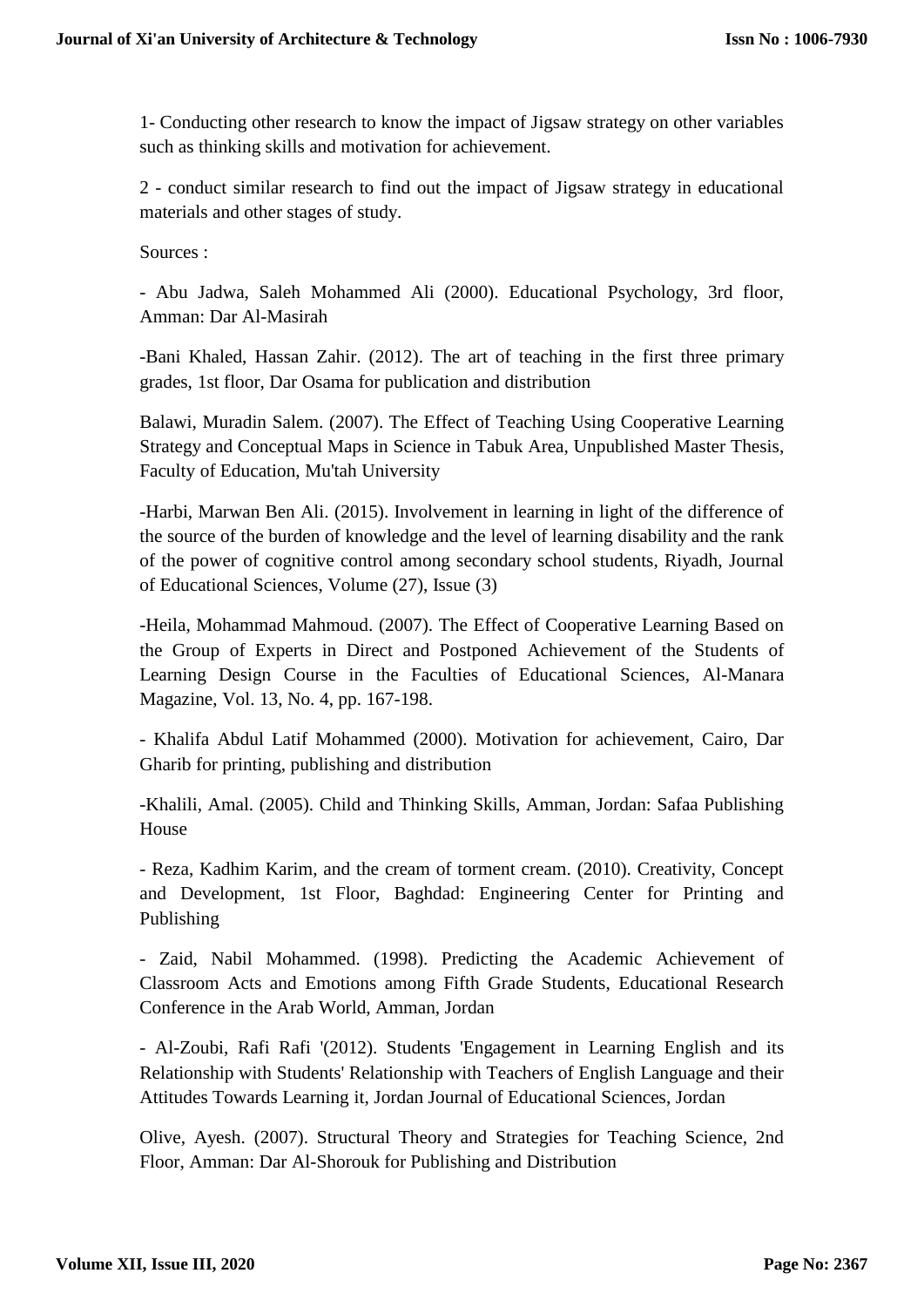Sultan Manal and Bulgur, Sumer. (2018). The Effect of Using Jigsaw Strategy for Cooperative Learning in Academic Achievement among Fifth Grade Students in Science, Tishreen University Journal for Research and Scientific Studies, Arts and Humanities Series Vol (40), No. 5

- Shehata, Hassan, Al-Najjar and Zainab (2003). Dictionary of educational and psychological terminology, 2nd floor, Egyptian Lebanese House.

-Aziz, Ahmad. (2010). The Effect of Using Cooperative Learning Strategy (Jigsaw) on the Achievement of Students of Teacher Training Institutes in Mathematics, Faculty of Basic Education Research Journal, 10 (1), 21-47

-Afana, Izzo and the Army, Youssef. (2008). Teaching and Learning with Two-Sided Defense, 1st Floor, Gaza: Afaq Library

-Ali, Muwaffaq and Al-Taie, Rana. (2011). The Effect of Using the Project and Cooperative Learning Methods with the Integrative Strategy in Developing the Concepts and Skills of Mapping Materials among the Students of the Institutes of Preparing Teachers in Mosul City and their Penchant for Geography, Journal of Education and Science, Mosul University, 18 (3), 291-322

-Kubaisi, Abdul Wahid Hamid. (2016). The Effectiveness of Jigsaw Strategy 2 in Achieving and Developing Flexibility of Thinking among Middle School Students in Mathematics, Sharjah Journal of Human and Social Sciences, Al-Anbar University, Iraq, pp. 267-300

-Cache, Flowers. (2015). The Effect of Jigsaw Strategies and Conceptual Maps in the Achievement of Ibn Rushd College of Education in Practical Education, Al-Ustath Magazine, Baghdad, D (3), (259-248)

-Maree, Tawfiq Ahmad, Al-Hailah, Mohammad Mahmoud (2009). General Teaching Methods, 4th Floor, Amman, Jordan: Al-Masirah Publishing House

- The Ring, Hani. (2013). The Effect of Using Jigsaw Strategy in Developing Critical Thinking and Attitude towards Science among Eighth Grade Students in Gaza (Unpublished Master Thesis) Faculty of Education, Islamic University, Gaza

- Angel, Hassan. (2014). The use of cooperative learning strategy Jixo on the achievement of sixth grade students in science in Jordan, Journal of the Faculty of Education, Ain Shams University, 38 (2), 652, 683

-Wasfi, Wajeeh Saeed (1998). The Effect of Two Models of Cooperative Learning on the Achievement and Attitudes Towards Ninth Grade Students in Mathematics in Tulkarm Governorate, Unpublished Master Thesis, Faculty of Education, An-Najah University, Palestine

-Youssef, Suleiman Abdel Wahed. (2011). : Individual differences in mental and cognitive processes, i 1, Oman: Dar Al-Masir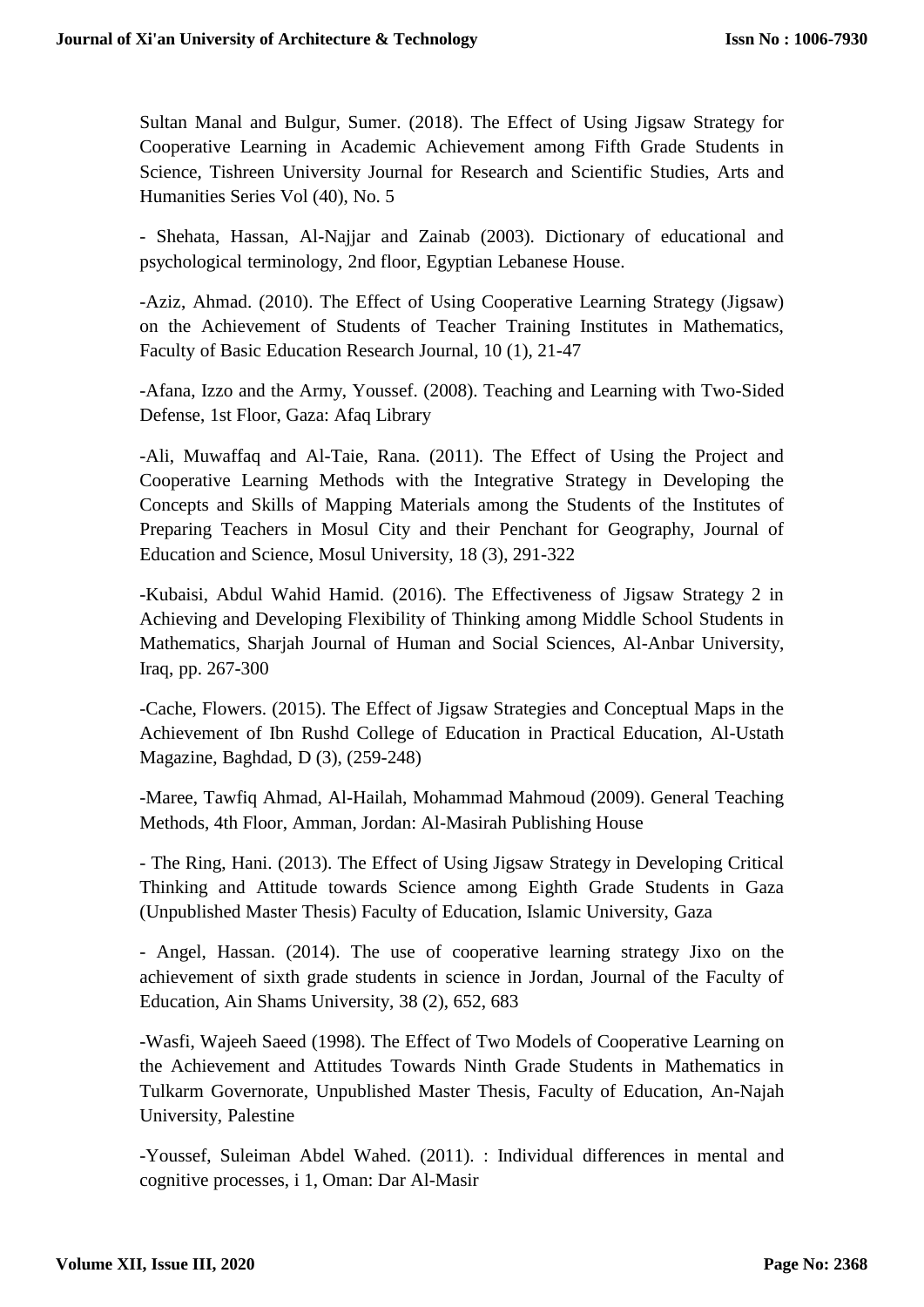-Aronson, Elliot. (2000). Jigsaw Class room .Social psycology Net work .Retrieved in 9,2013, from http // www.Jigsaw.org / steps.

-Baily T.R & Alfonso, M. (2005) .: Paths to persistence: An.analysis of Research on program effectiveness atcommunity colleges.columbia university.

-carini, R.m, Kuh, G.D & Klein, s.p. (2006) .: student engagement and student Learning: Testing the Link ages. Research in Higher Education, 47cl, (p.p1-32)

-Debacker, T.K., Crows on, H.M. (2006). influences on congnitive Engagement: Epistemological beliefs and need for closure British journal of Educational psychology.

(2004) .Engagment in Australian schools, Australian Institute for teaching and school Leader ship Limited.

-Kilic, D. (2008) .The effect of Jigsaw technique on Learning The concepts of the .principles and methods of teaching .world Applied sciences journal 4, supple 1, 100- 114 (2) 2008

-Koseologu, p. (2010) .The Influence of Jigsaw –based teaching on academic. Achievement, self- efficacy and attitudes .in biology education, H.U journal of Education 39 (1) 244-245

-Morris, J.E.Lummis, G.W, Lock, G. (2017). Questioning art Factors affecting students cognitive Engagement in responding Cowan university, western Australra

-pham, m.t.tuan, & AVent, T. (2009) .Re thinking Regulatory Engagement theory, journal of consumer psychology, yeshiva university, us.A, new york

-Sahin, A. (2010) .Effects of jigsaw II technique on academic achievement and attitudes to written expression course .Educational Research and Reviews, 5 (12), 777-787.

(2017): Relation ship between students Learning strategies and their cognitive Engagement international Islami school Gombak

-Sedaghat, M., Abedin, A-Hejazi, E, hassan abadin, H. (2011) .Motivation, cognitive Engagement, and academic Achievement, Tehran university.

(1993): Motration in the class room Reciprocal effects of the teacher behavior and student engagement across school year journal of Educational psychology, 85 (4), p: 57

-Slavin, R.E. (2011). Instruction Based on cooperative Learning In R.E Mayer & P.A.Aleander (Eds)., Handbook of Research on Learning and Instruction. (P.p344- 360). New York.